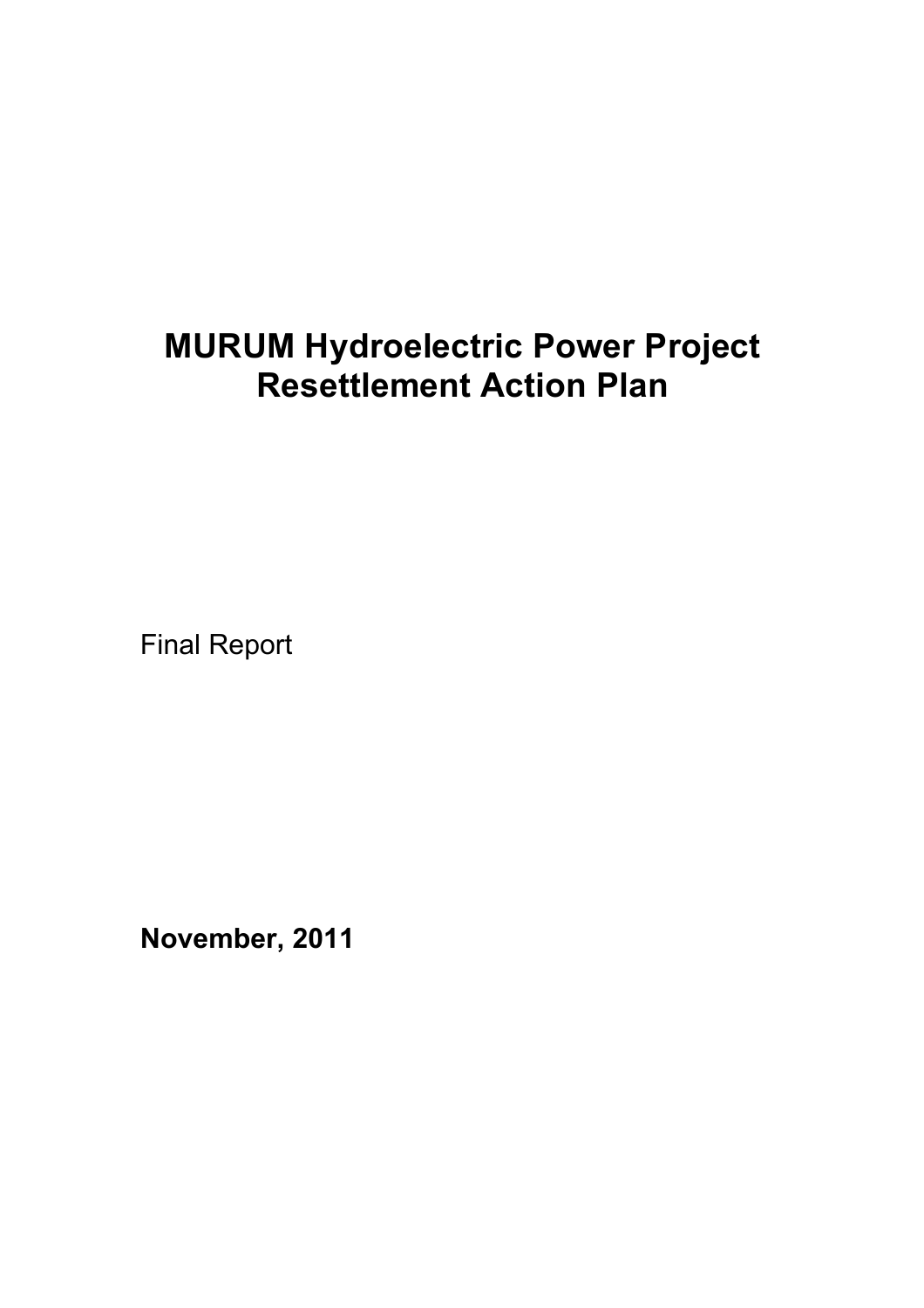# **TABLE OF CONTENTS**

| 1. |     |       |                                                                     |  |
|----|-----|-------|---------------------------------------------------------------------|--|
|    | 1.1 |       |                                                                     |  |
|    | 1.2 |       |                                                                     |  |
|    |     |       |                                                                     |  |
|    |     |       |                                                                     |  |
|    |     | 2.1.1 |                                                                     |  |
|    |     | 2.1.2 |                                                                     |  |
|    |     | 2.1.3 |                                                                     |  |
|    |     | 2.1.4 |                                                                     |  |
|    |     | 2.1.5 |                                                                     |  |
|    |     |       |                                                                     |  |
|    |     |       |                                                                     |  |
|    | 3.1 |       |                                                                     |  |
|    |     |       |                                                                     |  |
|    |     | 3.2.1 |                                                                     |  |
|    |     |       |                                                                     |  |
|    |     |       |                                                                     |  |
|    |     | 3.3.1 | Community and Individual Rights over Farmland  16                   |  |
|    |     | 3.3.2 |                                                                     |  |
|    |     | 3.3.3 | Longhouse Forest Hunting and Gathering Zone 18                      |  |
|    | 3.4 |       |                                                                     |  |
|    | 3.5 |       |                                                                     |  |
|    |     |       |                                                                     |  |
|    |     | 3.5.2 |                                                                     |  |
|    |     | 3.5.3 | The World Bank Operational Manual on Involuntary Resettlement<br>20 |  |
|    | 3.6 |       |                                                                     |  |
|    | 3.7 |       |                                                                     |  |
| 4  |     |       |                                                                     |  |
|    | 4.1 |       |                                                                     |  |
|    |     | 4.1.1 |                                                                     |  |
|    |     | 4.1.2 |                                                                     |  |
|    |     | 4.1.3 |                                                                     |  |
|    | 4.2 |       |                                                                     |  |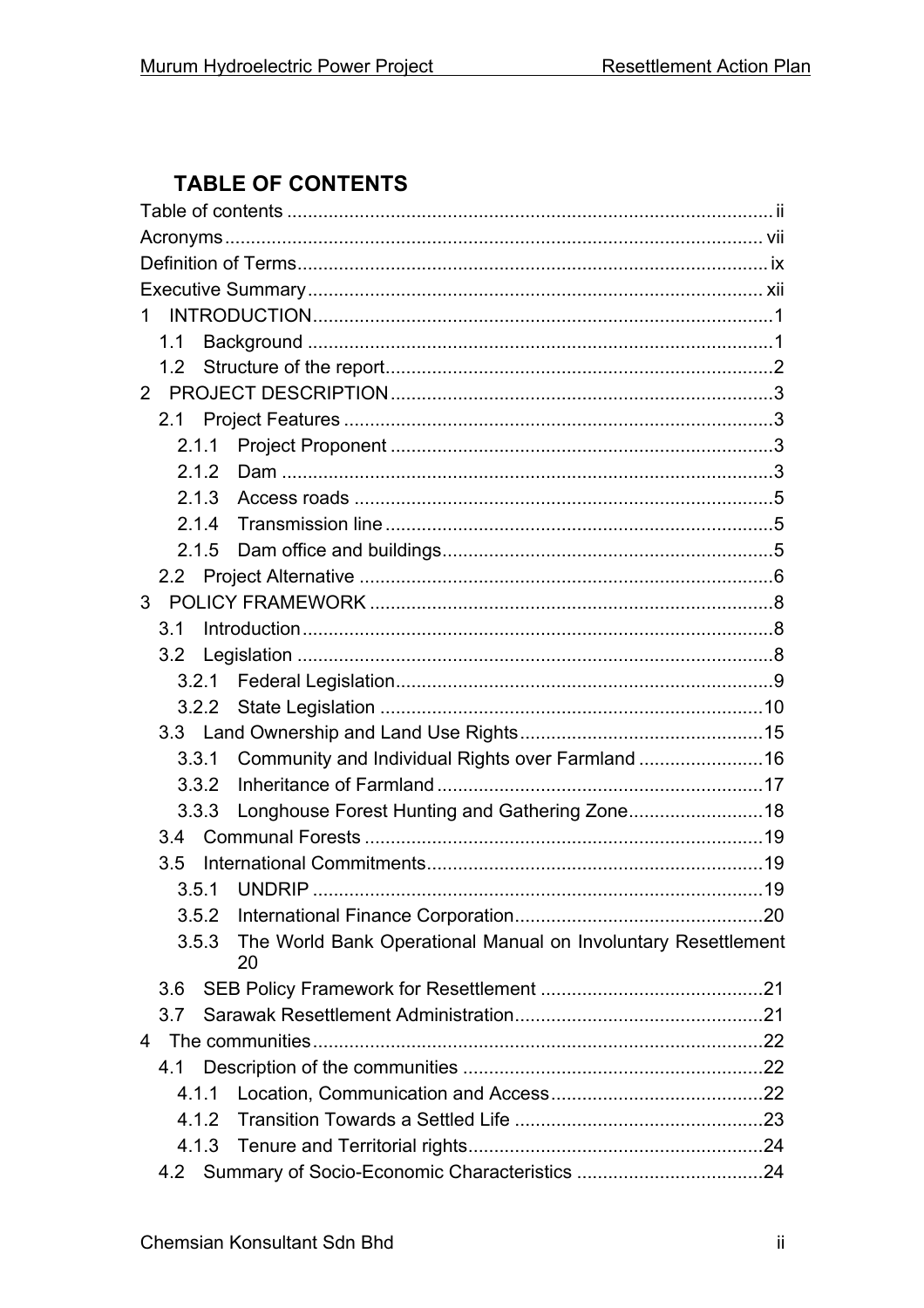|   | 4.2.1 |                                                    |  |
|---|-------|----------------------------------------------------|--|
|   | 4.2.2 |                                                    |  |
|   | 4.2.3 |                                                    |  |
|   | 4.2.4 |                                                    |  |
|   | 4.2.5 |                                                    |  |
|   |       |                                                    |  |
|   | 4.3.1 |                                                    |  |
|   |       |                                                    |  |
|   |       |                                                    |  |
|   | 4.4.1 |                                                    |  |
|   | 4.4.2 |                                                    |  |
|   | 4.4.3 |                                                    |  |
|   |       |                                                    |  |
|   | 4.5.1 |                                                    |  |
|   | 4.5.2 |                                                    |  |
|   | 4.5.3 |                                                    |  |
|   | 4.5.4 |                                                    |  |
|   |       |                                                    |  |
| 5 |       |                                                    |  |
|   | 5.1   |                                                    |  |
|   | 5.2   |                                                    |  |
|   | 5.3   |                                                    |  |
|   | 5.4   |                                                    |  |
|   | 5.5   |                                                    |  |
|   | 5.6   |                                                    |  |
| 6 |       | RESETTLEMENT SITE SELECTION AND RELOCATION PLAN52  |  |
|   |       | 6.1 Identification of Resettlement Site.           |  |
|   | 6.1.1 |                                                    |  |
|   |       |                                                    |  |
|   | 6.1.3 |                                                    |  |
|   | 6.1.4 |                                                    |  |
|   | 6.1.5 |                                                    |  |
|   | 6.1.6 |                                                    |  |
|   |       |                                                    |  |
|   | 6.2.1 |                                                    |  |
|   |       |                                                    |  |
|   | 6.3.1 |                                                    |  |
|   | 6.3.2 |                                                    |  |
|   | 6.3.3 | Resettlement Site Electrification (Power Supply)69 |  |
|   | 6.3.4 |                                                    |  |
|   | 6.4   |                                                    |  |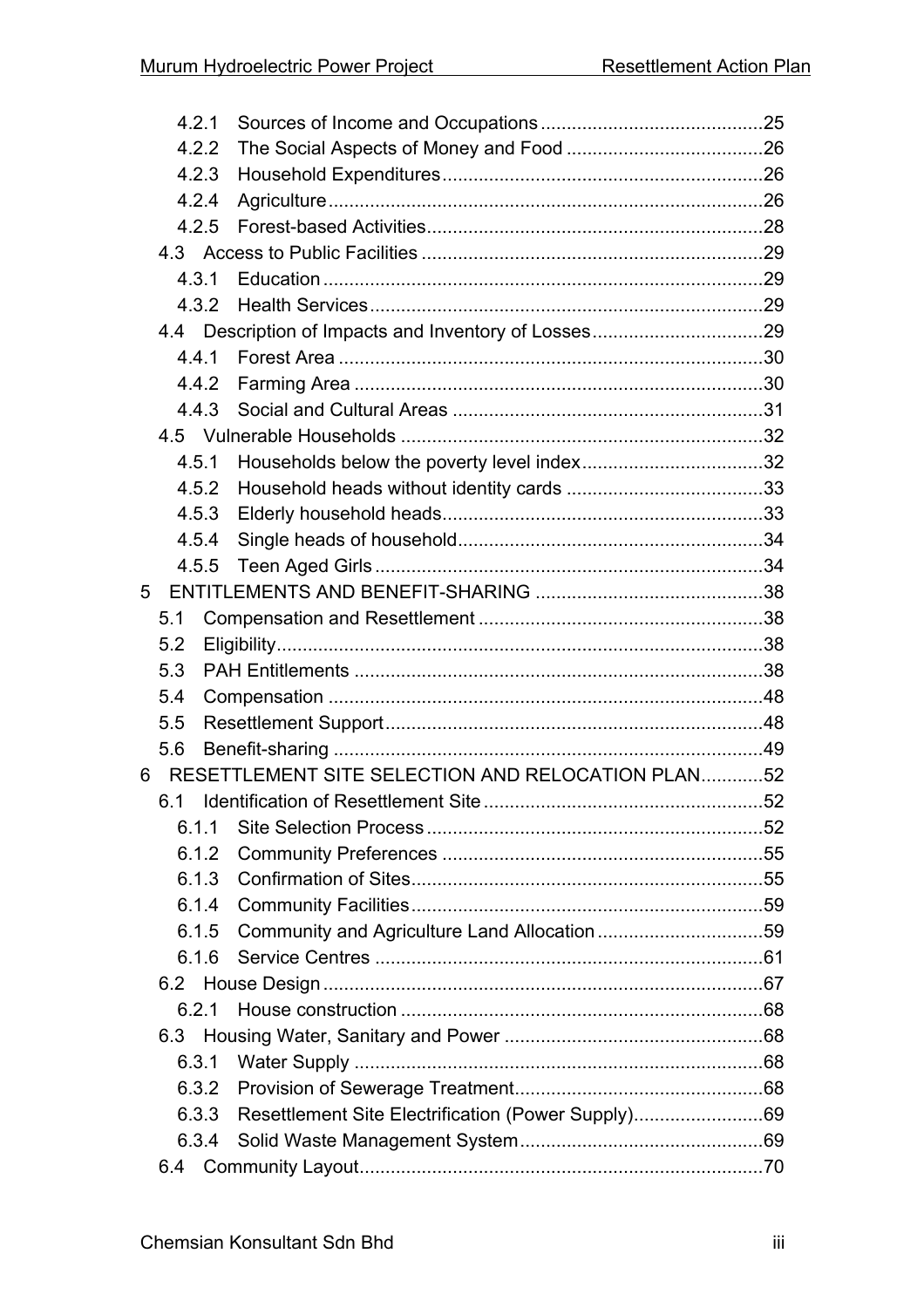| 6.5.1 |                                                                  |  |
|-------|------------------------------------------------------------------|--|
| 6.5.2 |                                                                  |  |
| 6.5.3 |                                                                  |  |
| 6.5.4 |                                                                  |  |
| 7     |                                                                  |  |
|       |                                                                  |  |
|       |                                                                  |  |
| 7.1.2 | Economic growth and employment opportunities associated with     |  |
|       | 7.2 Principles of Livelihood Restoration Plan for Resettlement77 |  |
| 7.2.1 |                                                                  |  |
| 7.2.2 |                                                                  |  |
|       | 7.2.3 Strategies and approaches for livelihood restoration77     |  |
| 7.3   |                                                                  |  |
| 7.4   | Access to Forest for Food Gathering and Hunting 79               |  |
| 7.4.1 |                                                                  |  |
| 7.4.2 |                                                                  |  |
| 7.4.3 |                                                                  |  |
|       |                                                                  |  |
| 7.5.1 |                                                                  |  |
| 7.5.2 |                                                                  |  |
| 7.5.3 |                                                                  |  |
|       |                                                                  |  |
| 7.6.1 |                                                                  |  |
| 7.6.2 |                                                                  |  |
| 7.6.3 |                                                                  |  |
| 7.6.4 |                                                                  |  |
| 7.6.5 |                                                                  |  |
| 7.6.6 |                                                                  |  |
| 7.6.7 |                                                                  |  |
| 7.6.8 |                                                                  |  |
|       |                                                                  |  |
| 7.7.1 |                                                                  |  |
| 7.7.2 |                                                                  |  |
| 8     | SOCIAL DEVELOPMENT AND COMMUNITY STRENGthENING90                 |  |
| 8.1   |                                                                  |  |
| 8.2   | Strengthening Local Community-based Institutions 90              |  |
| 8.3   |                                                                  |  |
| 8.4   |                                                                  |  |
| 8.4.1 |                                                                  |  |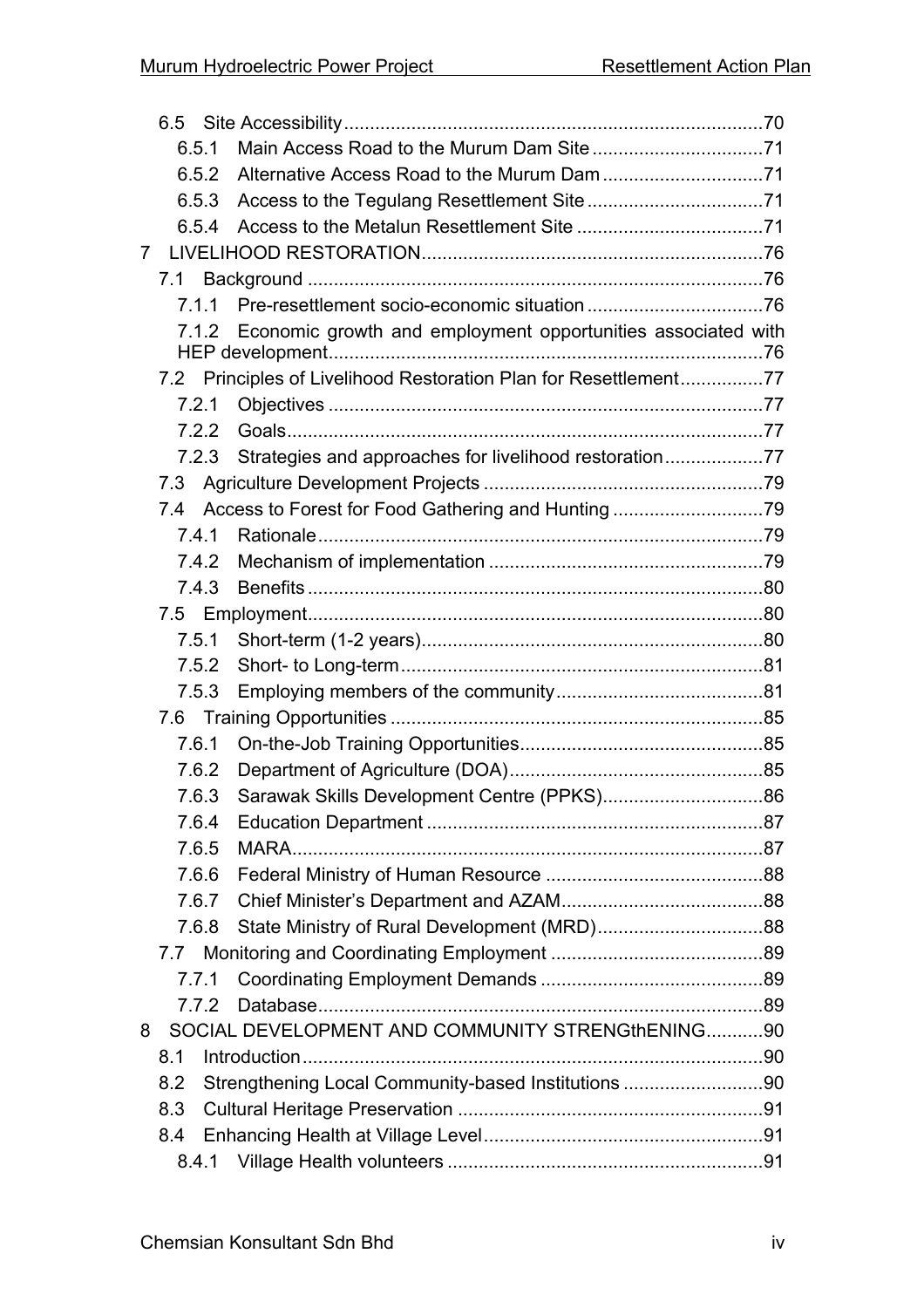|    | 8.4.2  |                                                                 |  |
|----|--------|-----------------------------------------------------------------|--|
|    | 8.4.3  |                                                                 |  |
|    | 8.4.4  |                                                                 |  |
|    |        |                                                                 |  |
|    | 8.5.1  |                                                                 |  |
|    | 8.5.2  |                                                                 |  |
|    |        |                                                                 |  |
|    | 8.6.1  |                                                                 |  |
|    | 8.6.2  |                                                                 |  |
|    | 8.6.3  |                                                                 |  |
|    | 8.6.4  |                                                                 |  |
|    | 8.6.5  |                                                                 |  |
|    |        |                                                                 |  |
|    | 8.7.1  |                                                                 |  |
|    | 8.7.2  |                                                                 |  |
|    | 8.7.3  |                                                                 |  |
|    | 8.8    |                                                                 |  |
| 9  |        | Public consultation, participation, disclosure and Grievance 99 |  |
|    | 9.1    |                                                                 |  |
|    | 9.2    |                                                                 |  |
|    | 9.3    |                                                                 |  |
|    | 9.4    |                                                                 |  |
|    | 9.5    |                                                                 |  |
|    | 9.6    |                                                                 |  |
|    | 961    |                                                                 |  |
|    | 9.6.2  |                                                                 |  |
|    | 9.7    |                                                                 |  |
| 10 |        | IMPLEMENTATION ARRANGEMENTS AND INSTITUTIONAL                   |  |
|    | 10.1   |                                                                 |  |
|    | 10.2   | Proposed Institutional Arrangements for Murum Resettlement106   |  |
|    | 10.2.1 |                                                                 |  |
|    | 10.2.2 | Guiding Principles for the Establishment of Institutional       |  |
|    |        |                                                                 |  |
|    | 10.2.4 | Inter-agency Coordination - Resident's Office and the DDC 108   |  |
|    | 10.2.5 | Implementing Agencies - the Regional/Division Level109          |  |
|    | 10.2.6 |                                                                 |  |
|    | 10.3   |                                                                 |  |
|    | 10.4   | Strengthening Inter-agency Communication Linkages112            |  |
|    | 10.5   | Strengthening Management and Organisation113                    |  |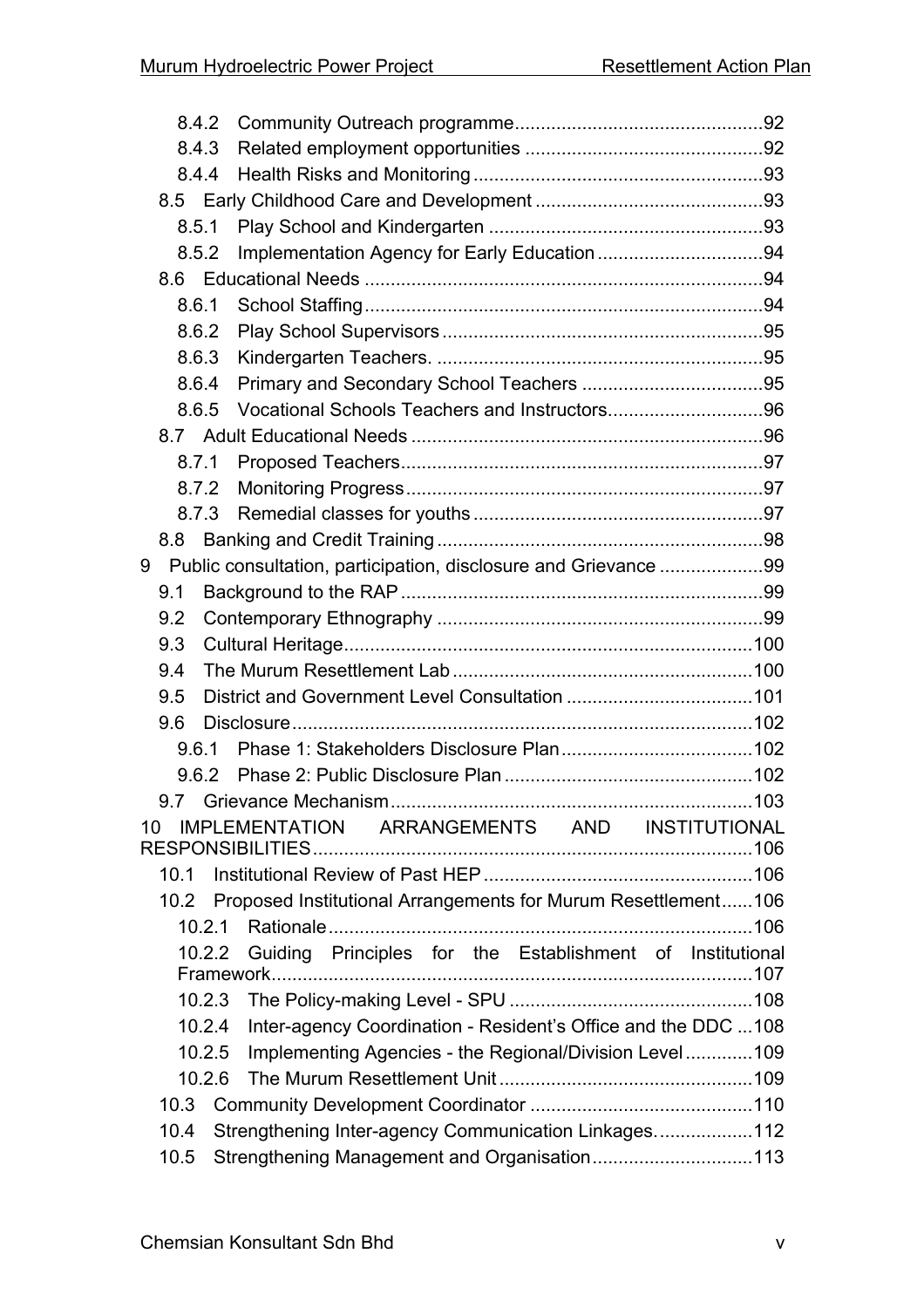| 10.5.1<br><b>SPU</b> | HEP Resettlement Sector in the Special Murum Unit (SMU) at<br>113 |  |
|----------------------|-------------------------------------------------------------------|--|
|                      |                                                                   |  |
| 10.6.1               |                                                                   |  |
| 10.6.2               | Murum Community Development Foundation 116                        |  |
| 11                   |                                                                   |  |
| 11.1                 |                                                                   |  |
| 11.2                 |                                                                   |  |
| 11.2.1               |                                                                   |  |
| 11.2.2               |                                                                   |  |
| 11.2.3               |                                                                   |  |
| 11.2.4               |                                                                   |  |
| 11.2.5               |                                                                   |  |
| 11.2.6               |                                                                   |  |
| 11.2.7               | Monitoring of Cultural and Ethnic Stability 122                   |  |
| 11.2.8               |                                                                   |  |
|                      |                                                                   |  |
| 11.3.1               |                                                                   |  |
| 11.3.2               |                                                                   |  |
|                      |                                                                   |  |
| 12                   |                                                                   |  |
| 12.1                 |                                                                   |  |
| 12.2                 |                                                                   |  |
| 12.3                 |                                                                   |  |
| 12.4                 |                                                                   |  |
| 12.5                 |                                                                   |  |
|                      |                                                                   |  |
| 13.1                 |                                                                   |  |
| 13.2                 |                                                                   |  |
| 13.3                 |                                                                   |  |
| 14                   |                                                                   |  |
|                      |                                                                   |  |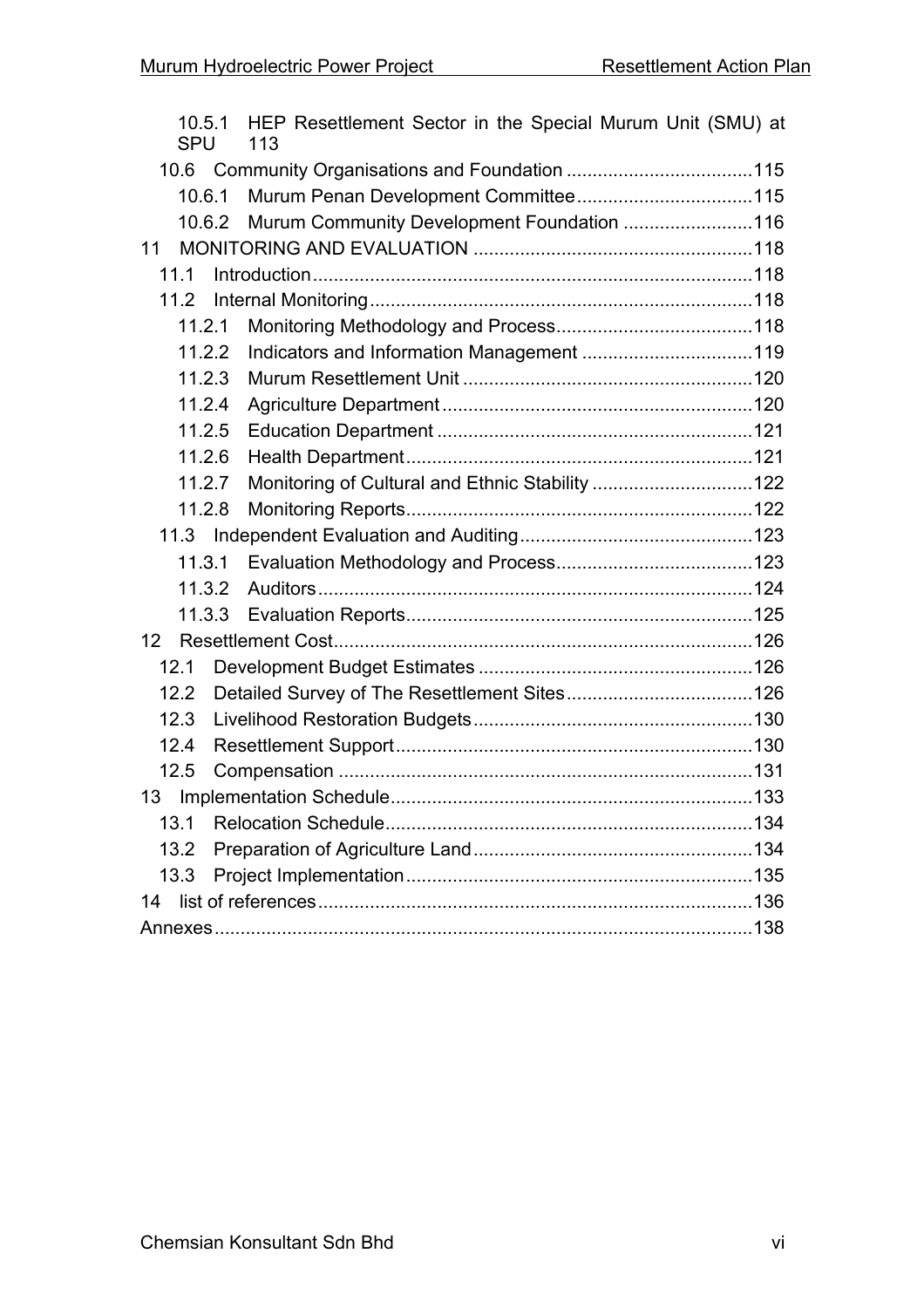# **ACRONYMS**

- ATC Agriculture Training Centre
- AA Agriculture Assistant
- ADTEC Advanced Technology Training Centre
- AKDC Asap-Koyan Development Committee
- AFO Area Farmers Organisation
- ATC Agriculture Training Centre
- CDA Community Development Assistant
- CDC Community Development Coordinator
- CKSB Chemsain Konsultant Sdn. Bhd.
- DDC Divisional Development Committee
- DO District Office
- DOA Department of Agriculture
- DOH Department of Health
- ED Education Department
- ETS Extension and Training System
- FAMA Federal Agriculture and Marketing Authority
- FES Front-line Extension Staff
- GoS Government of Sarawak
- HRD Human Resource Development
- HEEP Home Economics Extension Programme
- HEP- Hydroelectricity Project
- HRD human resource development
- IFC PS International Finance Corporation Performance Standards
- IKM Institut Kemahiran MARA
- JKR Jabatan Kerja Raya (Public Works Department)
- KEMAS Jabatan Kemajuan Masyarakat
- km kilometre
- km2 Square Kilometre
- l litre
- LIT low tapping intensity tapping
- L&S Land and Survey Department
- M Million
- m metre
- m3/s cubic metres per second
- m asl Metres above sea level
- MW Mega Watt
- MDG Millennium Development Goals
- MPDC Murum Penan Development Committee
- NGO'S non-government organisations
- NREB Natural Resource and Environment Board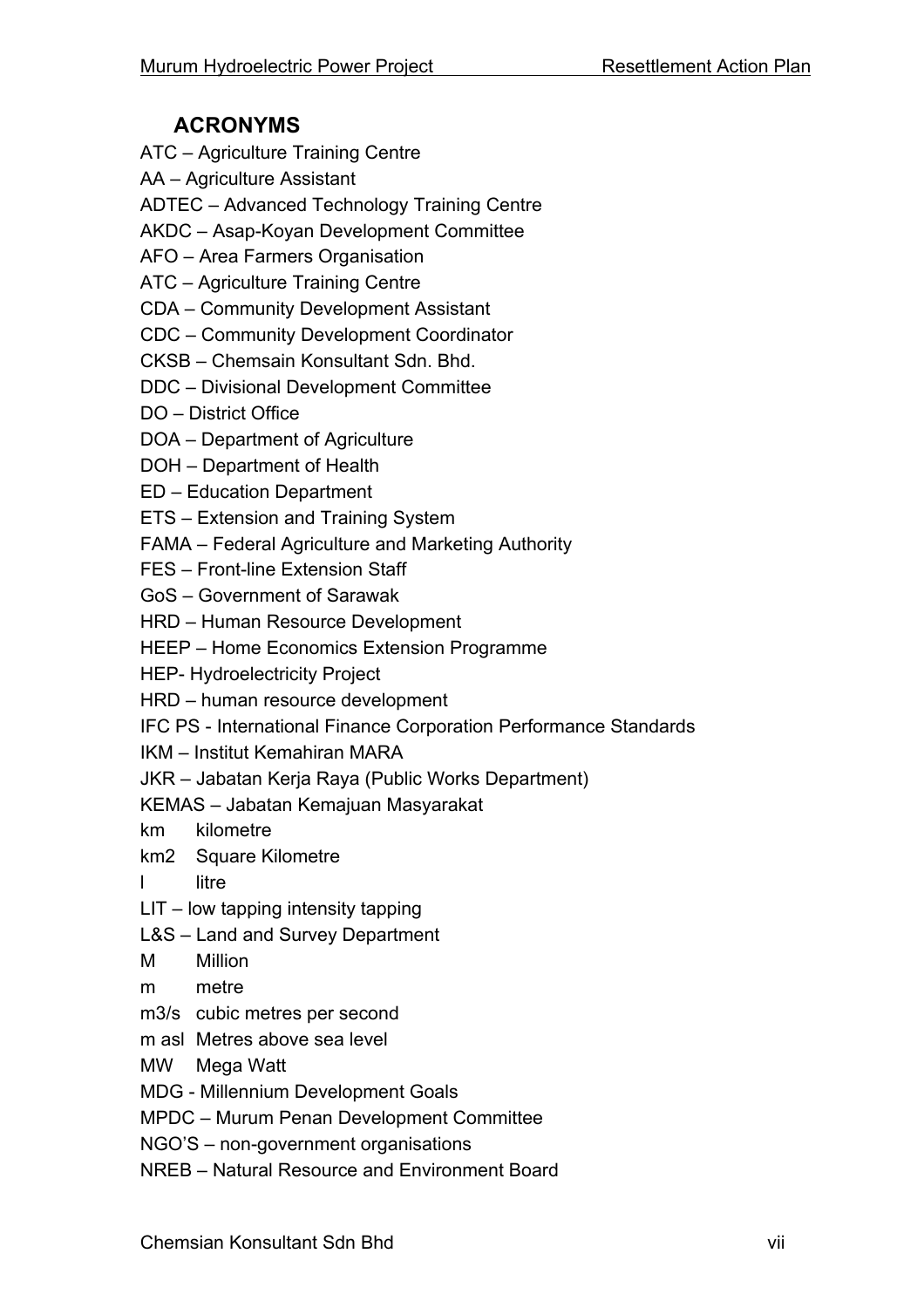- NTFP non-timber forest products
- PAC project affected community
- PAH project affected household
- PPKS Pusat Pembangunan Kemahiran Sarawak (Sarawak Skills Development Centre)
- PPPOP Persatuan Perkembangan Pendidikan Orang Peribumi (The Association for the Development Of Education Of Indigenous People)
- PSC Penan Service Centre
- PVC Penan Volunteer Corps
- PWD Public Works Department (Jabatan Kerja Raya)
- REA Resident Extension Agents
- RISDA Rubber Industry Smallholder Development Authority
- RO Resident's Office
- RRIM Rubber Research Institute Malaysia
- SAVTI Sarawak Vocational Training Institute
- SAU'S Small Agriculture Units
- SCORE Sarawak Corridor of Renewable Energy
- SEB Sarawak Energy Berhad
- SEIA Social and Environmental Impact Assessment
- SFC Sarawak Forestry Corporation
- SFD Sarawak Forest Department
- SMD Sarawak Museum Department
- SMU Special Murum Unit (in the SPU)
- SPU State Planning Unit
- UNDRIP United Nations Declaration for Rights of Indigenous People
- VSDC Village Security and Development Committee
- WB OP World Bank Operational Procedures
- WEDA Women Economic Development in Agriculture
- WEDP Women's Economic Development Programme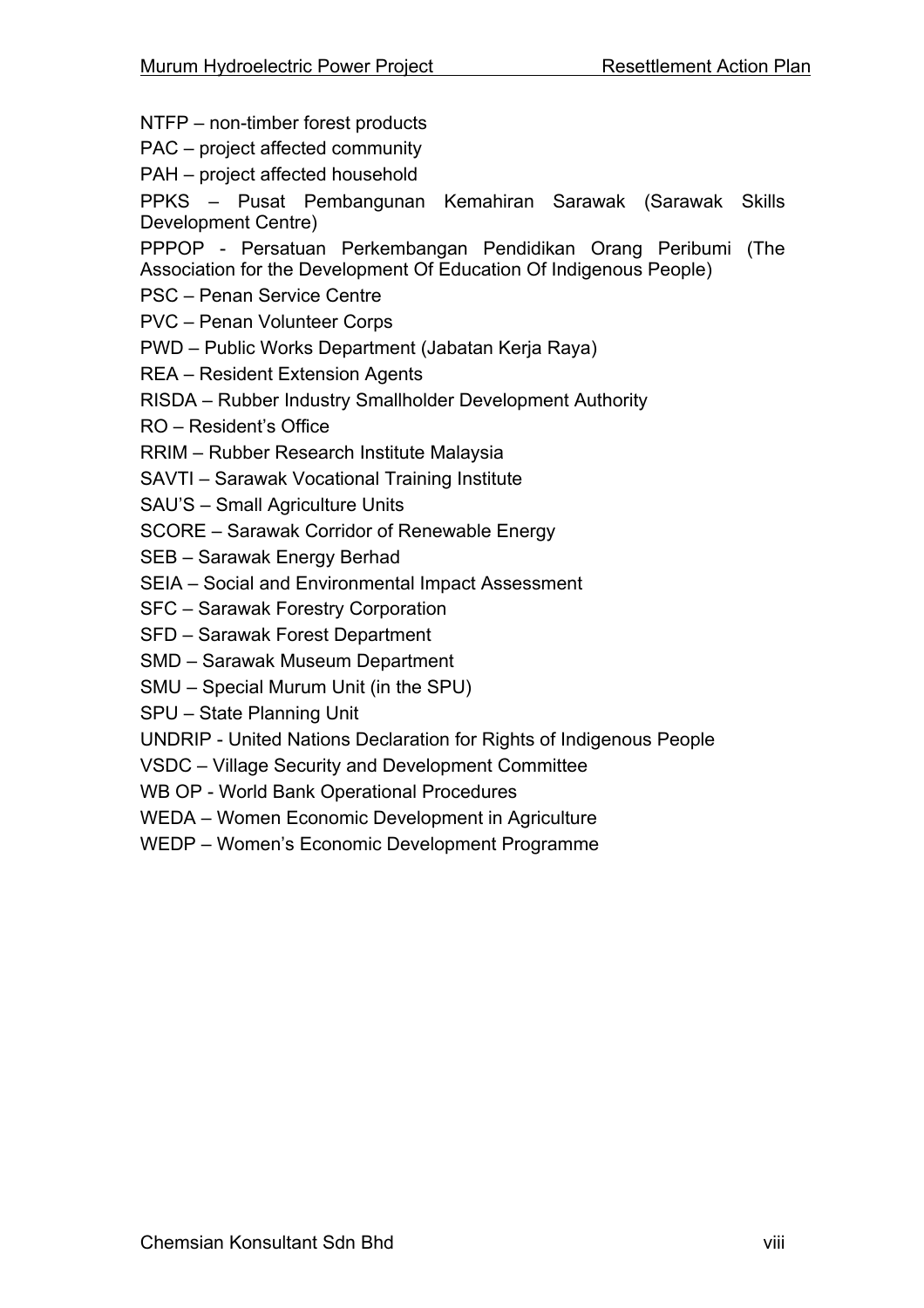# **DEFINITION OF TERMS**

#### **Contemporary Ethnography**

Is the detailed documentation of all Project Affected Persons and their assets through structured interviews, detailed suveys, household enumeration and questionnaires, and map review.

The contemporary ethnography provides:

- A record of the ethnography of the communities;
- A complete inventory of affected households and their assets as a basis for compensation;
- Identifies non-entitled persons; and
- Minimises the impact of a later influx of "outsiders" to the Project area.

The Contemporary Ethnography was also used to prepare a profile of the affected people and to prepare this Resettlement Action Plan. The survey results have been used to:

- Assess income, identify productive activities, and plan for income restoration;
- Develop relocation options, compensation packages and entitlement policies; and
- Develop the social preparation phase for vulnerable groups.

#### **Compensation**

Compensation includes the process of financial or material reimbursement for Project Affected Households (or Persons) who lose partial or absolute value of their assets as a result of the Project. Compensation also includes the valuation and reimbursement in monetary terms or in kind of financial and physical losses as a result of impacts of the Project.

#### **Household**

The Penan family unit or household is referred to as a *lamin.* A *lamin* is theoretically formed upon marriage, but whether the couple remains in the natal household generally depends on practical constraints. Many of the Penan households have grown to a size where they wish to fission, but are unable to do so because of the difficulty involved (i.e. finding the timber and other building materials to add apartments for new *lamin*).

#### **Ownership**

Owership is recognized through village oral records, history and registration in the household register prepared for the Contemporary Ethnography. In the event of a dispute over ownership, it is up to the Village Headman and the Village Committee, to decide or to resolve any issues relating to customary and traditional ownership and use right over a particular land or assets.

#### **PAH - Project Affected Households**:

Project Affected Households (PAHs) are those persons residing on or in the vicinity of land affected by the Murum HEP, who on account of the execution of the Project, have their: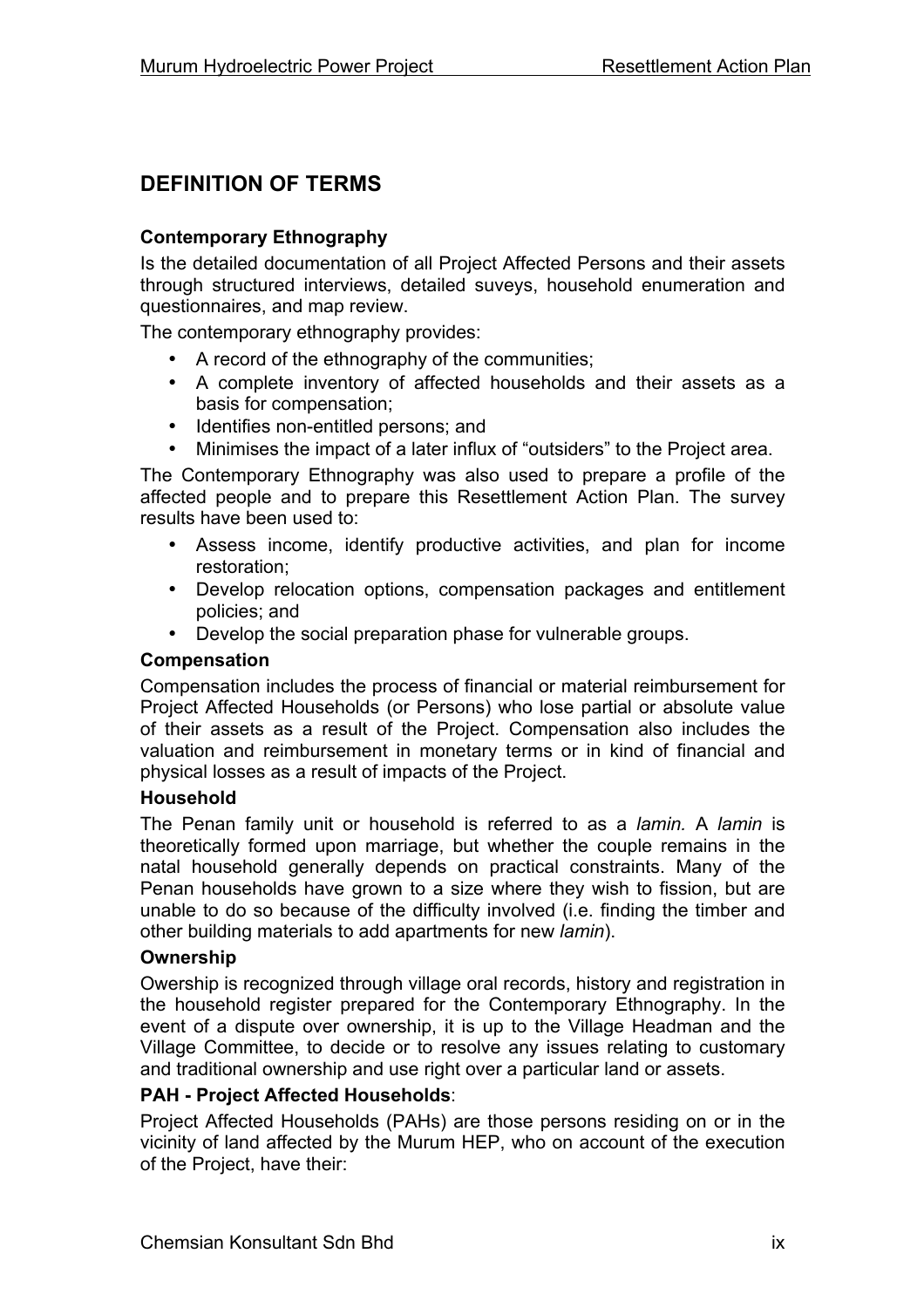- (i) standard of living adversely affected; or
- (ii) rights title, or interest in any house, land (including premises, agricultural, and fruit orchards) or any other fixed or movable asset acquired or possessed, temporarily or permanently; or
- (iii) access to productive assets (including forest) adversely affected, temporarily or permanently; or
- (iv) occupation or place of residence or habitat adversely affected, temporarily or permanently.

By definition, these PAHs are entitled to compensation, resettlement and rehabilitation. Eligibility to any applicable compensation and rehabilitation for PAHs is based on: (a) ownership; and (b) use.

#### **Replacement Cost**

With regard to land and structures," Replacement Cost" is defined as follows:

a) For agriculture land: it is the pre-project value of land of equal productive potential or use located in the vicinity of the affected land, plus the cost of preparing the land to levels similar to those of the affected land, plus the cost of any registration and transfer taxes.

b) For residential land: it is the pre-displacement value of land of at least equal size and use, with similar or improved public infrastructure facilities and services and located in the vicinity of the affected land, plus the cost of any registration and transfer taxes.

c) For houses and other structures, it is the cost needed to build a replacement structure with an area and quantity similar to or better than those existing structures, plus the cost of transporting building materials to the construction site, plus the cost of any labour and contractor fees, plus the cost of any registration and transfer taxes. (In determining the replacement cost, depreciation of the asset and the value of salvage materials are not taken into account, nor is the value of benefits to be derived from the Project deducted from the valuation of an affected asset.)

d) Crops, trees and other perennials based on current market value:

- 1. Compensation for annual crops is equivalent to the production over the last three years multiplied by the market price for agricultural products at the time of the calculation of the compensation; and
- 2. Compensation for trees includes total investment costs plus production costs from the time of its planting to the expropriation. In case this cost cannot be determined, the compensation will be calculated on the basis of the type, age and productive value.
- 3. Other assets (i.e. income, cultural, aesthetic) based on replacement cost or cost mitigating measures. For example, compensation for the movement of graves includes all expenditures for exhumation, movement and reconstruction to its original state.

### **Vulnerable People (or Groups)**

Distinct groups of people who might suffer disproportionately or face the risk of being marginalised by the effects of resettlement; nd specifically :

- a) Poor families, (i.e. those households falling below the rural poverty index);
- b) Physically handicapped people or people in poor physical health; and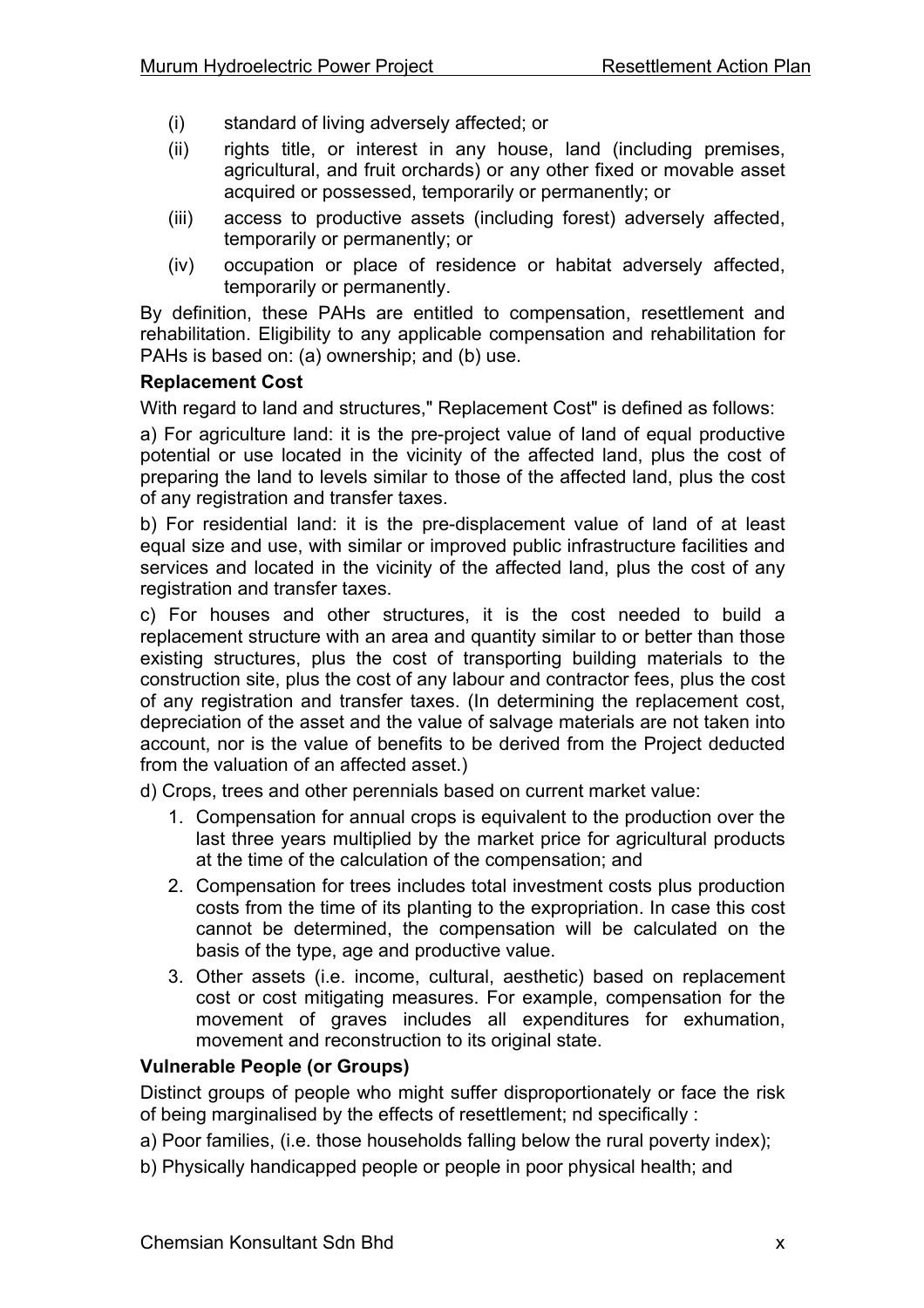c) Infants, children and women headed households.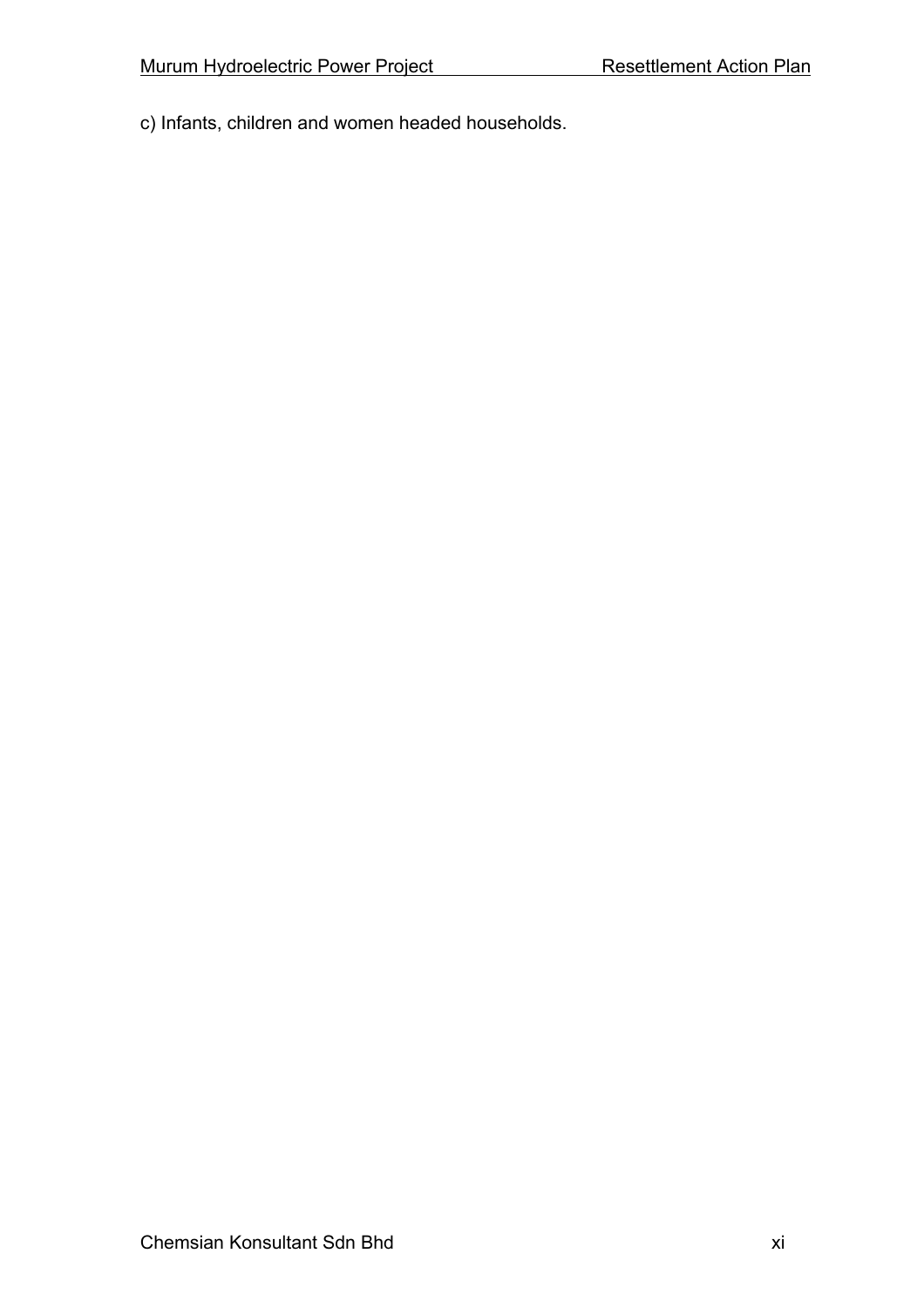# **EXECUTIVE SUMMARY**

# **BACKGROUND**

The Murum Hydroelectric Power Project (HEP) is located on the Murum River, a tributary of the Balui River in Belaga District, Kapit Division in northeastern Sarawak. The reservoir created by the Murum dam will affect over 1,400 persons (353 households) in six Penan and one Kenyah Badeng longhouse settlements. As a result of the impoundment, these communities will need to be resettled in new sites. The Government of Sarawak (GoS) sees the resettlement of the communities as an opportunity to bring development and progress to an area that was previously economically isolated and without basic social and civic amenities. The resettlement will address two major sets of issues:

- Replacement of losses resulting from the HEP; and
- Poverty eradication through livelihood enhancement.

The Resettlement Action Plan (RAP) is the culmination of the Social and Environmental Impact Assessment (SEIA) study carried out in consultation with the local communities. The SEIA complies with international standards for resettlement, including the World Bank Operational Policies (WB OP), the International Finance Corporation Performance Standards (IFC PS) and the United Nations Declaration for Rights of Indigenous People (UNDRIP).

# **PROJECT DESCRIPTION**

Sarawak Energy Berhad (SEB) is the holding company developing the Murum HEP. The 140 m Murum dam will create a reservoir with a surface area of 245  $km<sup>2</sup>$  and a storage capacity of 12 billion  $m<sup>3</sup>$  runoff water. The full supply level (FSL) of the reservoir will be elevation level (EL) 540 m above sea level and the dam will have an installed capacity of 944 Mega Watts. Downstream of the dam the Murum River flows into the reservoir created by the Bakun HEP dam.

Access to the dam is via a permanent 66 km road extending from the Km 65 point of the Bintulu-Bakun Road to the Project site. A further 7 km of internal roads provide access between the dam, the powerhouse and intake area.

Electrical energy generated by the project will be transmitted via high voltage transmission lines to a substation near Bintulu, a distance of approximately 150 km. This substation serves as the connection point to the Sarawak Power Transmission Grid.

Sarawak Energy Berhad is the owner of the Murum HEP and as part of their Corporate Social Reseponsibility (CSR) has a policy for assisting communities. SEB has pledged to assist communities in the state to bring them into the mainstream of development.

### **RESETTLEMENT POLICY FRAMEWORK**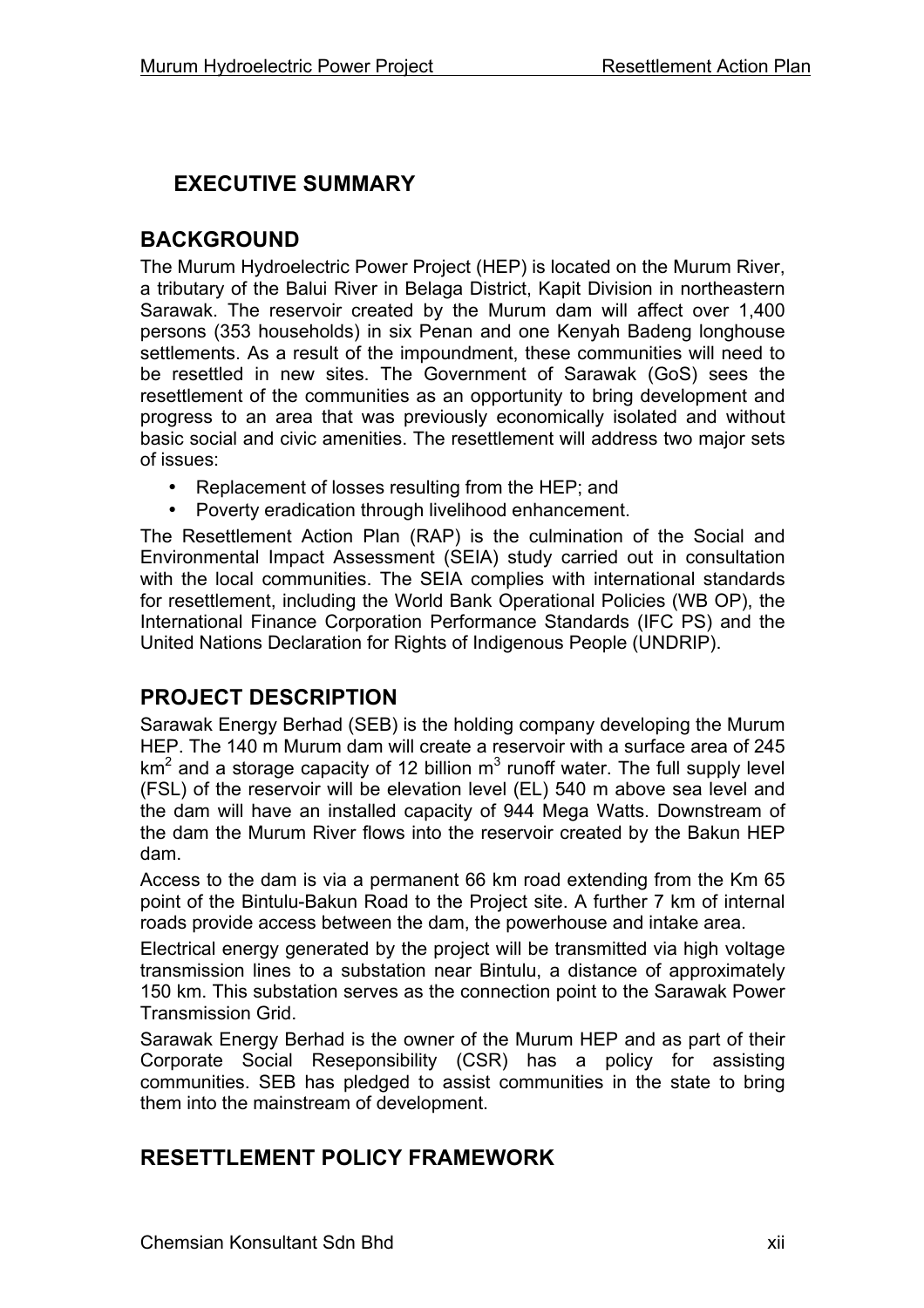While there is currently no specific resettlement policy in place at either the State or Federal levels, the existing legislation and institutions are deemed sufficient to address the issues and pertinent matters arising from the Murum Dam project. A special unit within the Sarawak State Planning Unit has been formed to coordinate the relevant government agencies involved in the resettlement exercise and ensure implementation conforms to international standards,

One of the key government agencies with over-arching responsibilities is the Ministry of Planning and Resource Management. Any project involving resettlement of communities will ultimately come under the planning guidance of the MPRM or one of the agencies it oversees. The legislation relevant to the resettlement process includes:

- The Sarawak Land Code covers all matters dealing with land in Sarawak. The Department of Land and Survey Sarawak is the authority to enforce and monitor the Land Code and of their nine divisions or branches The Land, Planning, Native valuation and Enforcement Branches have particular relevance to the resettlement.
- Natural Resources and Environmental (Amendment) Ordinance 1993. The Social and Environmental Impact Assessment for the dam project is a requirement of this ordinance and the Natural Resources and Environmental Board (NREB) is the responsible agency.
- Sarawak Forest Ordinance provides for the protection and management of the forests of Sarawak including regulations on the extraction of forest produce, the procedures for establishing communal forests, and the inclusion of community rights to forest access.

### **Land Ownership of Penan communities**

The Penan communities have been resident in the Murum area for generations and have been semi-settled and living in longhouses since the late 1960's. Their territories are defined by the presence of burial sites, former habitation sites, access trails and areas commonly used for gathering forest produce and hunting.

For the Penan, land represents the assurance of their survival and is testimony and witness to their existence. Their territorial domain covers a large area with hunting and gathering trips as far as 10 km from the main settlement as normal. Ownership of land in the territory is based on the principle that the plot belongs to the first person to cultivate that plot – the 'first feller' principle. This also applies to resources such as fruit and sago trees, except instead of felling, the tree is marked to indicate usufruct "ownership". These customary rights to land are generally untitled or undocumented but the land can be passed from one generation to the next in accordance with the local custom and *adat<sup>1</sup>* .

Forest resources are viewed as a community asset with all members having a responsibility to maintain the resources in order to share the benefits and to ensure the resources are preserved for the future.

Under the Sarawak Land Code, the Penan community rights of territory need to be established (and recognized) through means than clearing for agriculture such as:

 <sup>1</sup> Local traditional law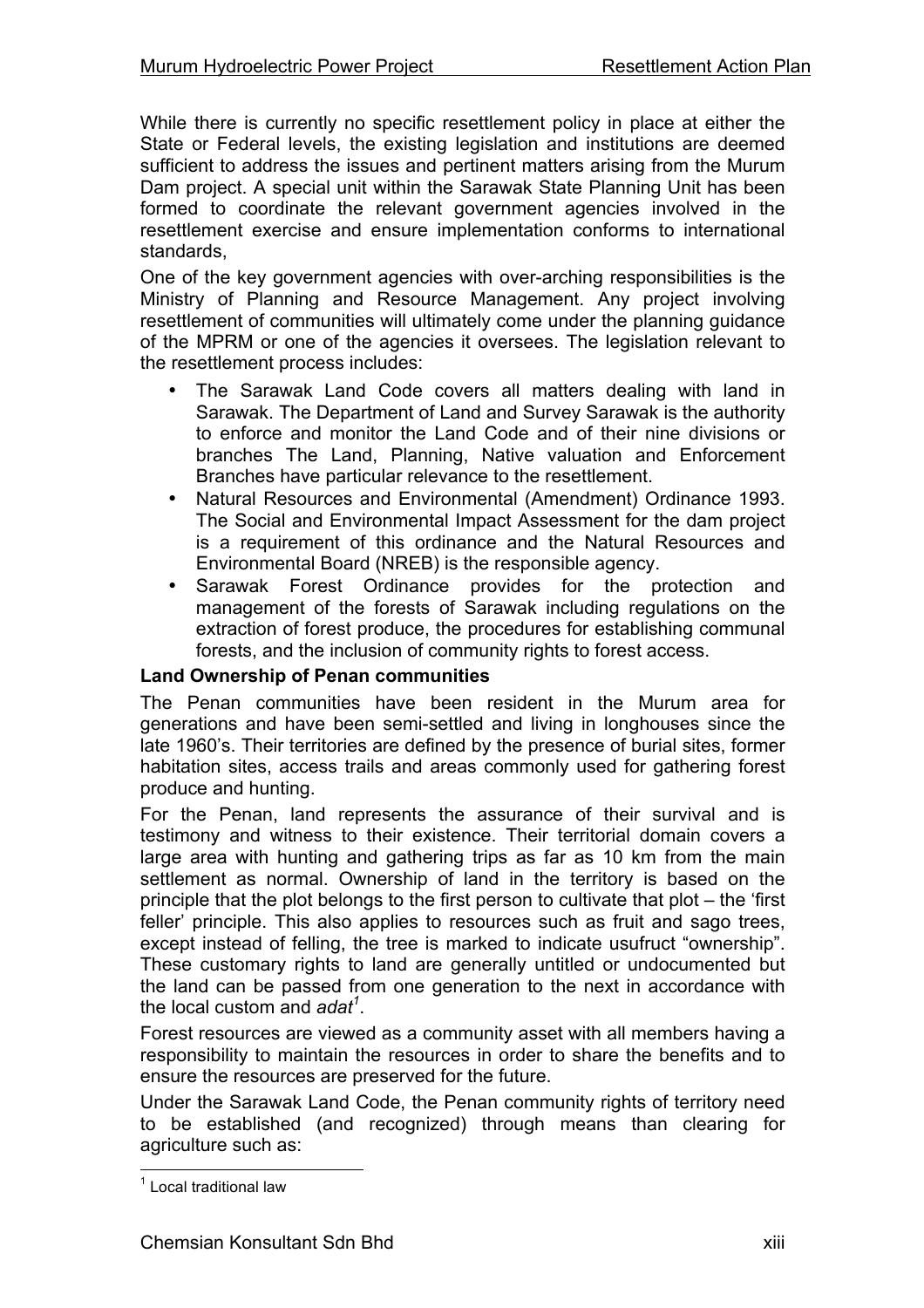- The planting of fruit trees;
- The occupation or cultivation of the land;
- The use of land for a burial ground or shrine;
- The use of land of any class of rights of way.

### **International Commitments**

Malaysia is signatory to a number of international commitments including the United Nation Declaration on the Rights of Indigenous People (**UNDRIP**), created to protect the rights and privileges of indigenous people. To meet the International Finance Corporation's requirements under the Equator Principles, the Handbook on Preparing a Resettlement Action Plan (RAP) and The World Bank Operational Manual on Involuntary Resettlement provide the guidelines for preparation of the RAP.

# **THE COMMUNITIES**

The seven Project Affected Communities (PACs) are located in the river valleys of the Danum and Plieran Rivers, Belaga District of Kapit Division. These communities, their longhouses and the surrounding lands will be inundated by the dam project. In total, 353 households with 1,417 people (as of August 2011) comprised of 335 Penan households with 1,304 Penan and 18 Kenyah Badeng households with 113 Kenyah will be affected.

| <b>Community</b>                    | <b>Households</b> | <b>Population</b> |
|-------------------------------------|-------------------|-------------------|
| Long Wat                            | 89                | 347               |
| Long Malim                          | 54                | 222               |
| Long Luar                           | 52                | 198               |
| Long Pelutan / Menapa               | 42                | 166               |
| Long Singu                          | 67                | 258               |
| Long Tangau                         | 31                | 113               |
| (Kenyah<br>Malim<br>Long<br>Badeng) | 18                | 113               |
| <b>Total</b>                        | 353               | 1417              |

Two other Penan settlements (Long Jek and Long Peran) will not be inundated by the MDHEP, but have been affected by the loss of surrounding forest on which they depend for their livelihoods. The total population of these two settlements as of March 2010 was 313 in 83 households.

With the exception of Long Tangau and Long Luar the communities have logging road access providing a link to the Sungai Asap settlement as well as to the main service centre of Bintulu.

All the communities have had longhouse style houses built for them by the logging companies. This style of living is desirable as it **retains the important communal values of sharing and cooperation**. The communities have expressed a desire to have basic modern infrastructure facilities and access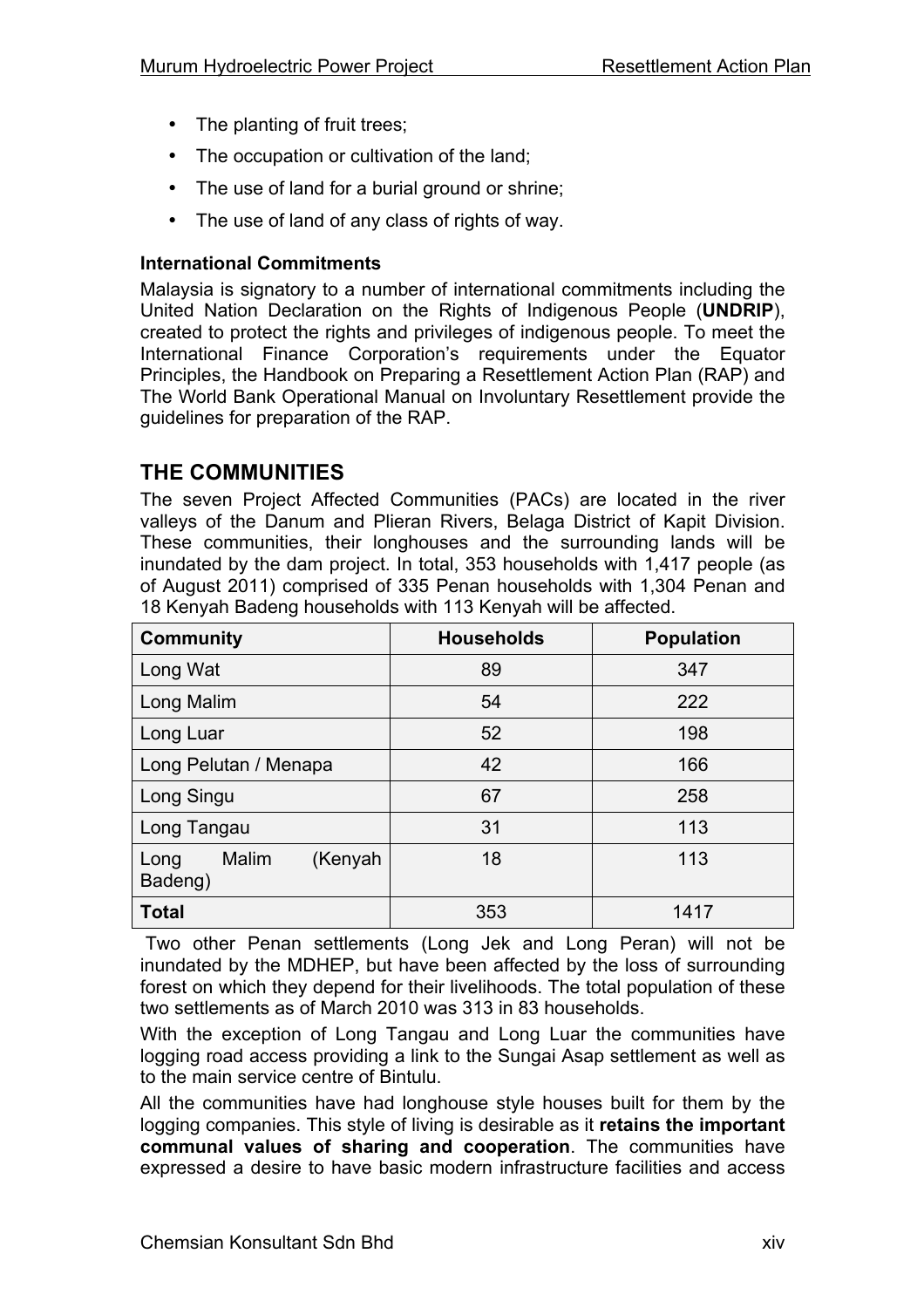to other nearby social facilities (e.g. schools, clinics, roads, water and electricity).

#### **Summary of Socio-Economic Characteristics**

The Murum Penan communities began a shift from hunting-and-gathering to a more settled, agriculture-based way of life approximately 40 years ago. The household economy is a subsistence-based on farming and hunting, fishing and gathering of forest products. There is no cash crop farming (other than opportunistic sales of in-season fruit). The economy hinges on farming and forest-based gathering activities – the former characterised by low farm productivity and the latter by rapidly declining forest resources.

The rate of engagement in wage-earning employment is low with the average wage per family is a meagre RM102 per month. Allowances are received from the timber companies but are not regular and very low (estimated average is about RM54 per month). All families are thus well below the Sarawak official rural poverty line index of RM830 per month. There are four principal sources of cash income:

- 1. Non-wage activities (sale of forest products or crafts);
- 2. Wage-earning activities (timber, palm oil and other emplpyment)
- 3. Allowances from timber companies.
- 4. Assistance from government

Transition to a more cash-based economy will take time and the forest remains as a "safety net" for survival. Strong community ties are important, providing a form of "social insurance" to survive periods when food is in short supply, hunting and fishing returns are low, and there is no money. The community aspect of Penan life is core to their survival and has been highlighted as an important factor as to why they wish to remain in their respective communities.

#### *Agriculture*

Current farm productivity is low with minimal field maintenance and no fertilizer inputs. To provide sufficient land for staple food production and cash crop planting, a household requires at least **14 hectares of land,** with 6 – 8 hectares of land for swidden cultivation and the rest for the other crops. Agriculture extension will be a crucial component of the livelihood restoration for the resettled communities.

The Penan have had little or no experience with livestock farming. As most households do not produce sufficient food to even meet their needs, this situation must be overcome before livestock rearing can be promoted.

#### *Education*

None of the Murum communities have access to essential services such as schools, clinics, grocery shops or other service institutions. Travel times to Sungai Asap range from one to five and a half hours along logging roads. The total number of persons who have had some form of formal education system and are deemed literate is 164 persons or 9.5% of the total population. The factors contributing to lack of schooling among the Penan are:

- The distance of their homes from school
- Dependence logging companies for transport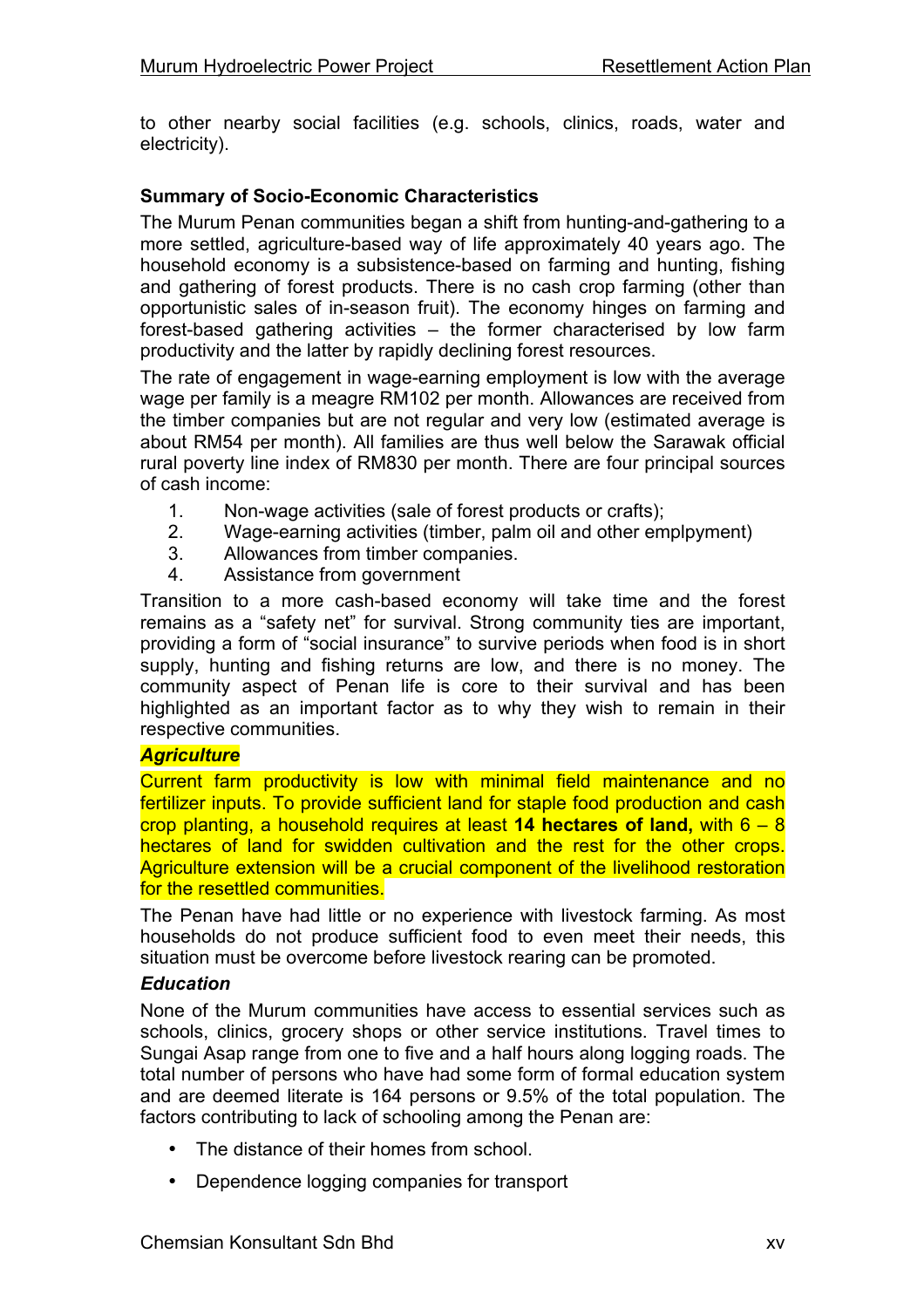- The cost of the travel between the school and community
- Students not doing well in class and becoming discouraged.

### *Health Services*

The Sarawak Health Department provides health care services to the Murum area through its Health Clinic at Sungai Asap. The mobile Village Health Team (VHT) and the Flying Doctor Services (FDS) visit each of the longhouses at least once a month. Even though the Sungai Asap government clinic provides free service to the communities, the physical access to this clinic for the Penan is a major constraint. There is no public transport available and the only means of transport is by getting lift from whatever vehicle is available (normally the vehicles of the timber company).

### **Description of Impacts and Inventory of Losses**

The impacts of the Murum HEP and the losses can be categorised into three general asset areas: Forest; Farming; and Social and cultural.

| <b>Area Impacted</b>                                                                                                                                      | Losses                                                                                                                                          |  |  |
|-----------------------------------------------------------------------------------------------------------------------------------------------------------|-------------------------------------------------------------------------------------------------------------------------------------------------|--|--|
| <b>Forest Area</b>                                                                                                                                        | -Forest resources providing food needs and for<br>materials used in daily living<br>-Protein sources (fish & wildlife)<br>-Wild fruits and sago |  |  |
| <b>Farming Area</b>                                                                                                                                       | -Areas of farm land providing staples<br>-Fruit trees, tended sago groves, and other tended<br>garden areas                                     |  |  |
| <b>Social</b><br>-Long house assets and buildings<br><b>Cultural</b><br><b>Areas</b><br>-Burial grounds & Cultural heritage areas<br>Road Access to sites |                                                                                                                                                 |  |  |

### **Vulnerable Households**

Moving an entire community to a new area will be a traumatic and difficult process requiring adjustment and adaptation to new surroundings and new means of livelihood. There are members within each community who may find difficulty in adjusting and may require additional assistance or guidance.

| <b>Community</b> | <b>Households</b><br>below the<br><b>Rural</b><br><b>Poverty</b><br><b>Index</b> | <b>Household</b><br>heads<br>without IC | <b>Elderly</b><br><b>Household</b><br>Heads $(> 65$<br>years) | <b>Single heads</b><br>οf<br>household |
|------------------|----------------------------------------------------------------------------------|-----------------------------------------|---------------------------------------------------------------|----------------------------------------|
| Long Wat         | 89                                                                               | 56                                      | 4                                                             | 9                                      |
| Long Malim       | 54                                                                               | 25                                      | 2                                                             |                                        |
| Long Luar        | 52                                                                               | 46                                      | 3                                                             |                                        |
| Long Pelutan     | 42                                                                               | 35                                      |                                                               |                                        |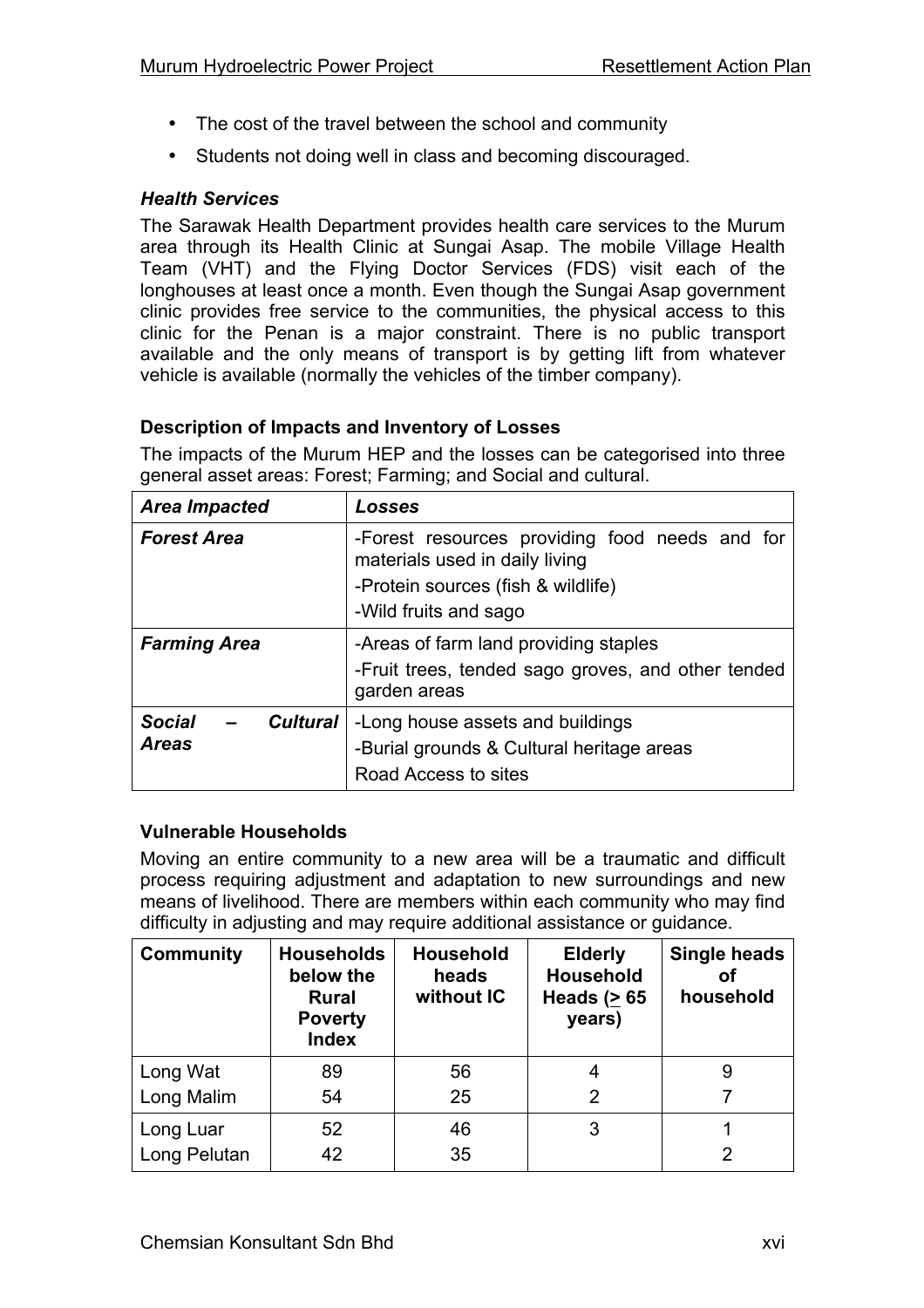| Long Singu  | 67 | よっ |  |
|-------------|----|----|--|
| Long Tangau | 31 | つつ |  |
| Long Jek    | 49 |    |  |
| Long Peran  | 34 | າາ |  |

# **ENTITLEMENTS AND BENEFIT-SHARING**

The affected communities entitled to benefits and compensation due to losses resulting from the Murum HEP have been included in the household register prepared when the communities were surveyed during the Contemporary Ethnography study.

An entitlement matrix has been prepared outlining the criteria for entitled households, the compensation and rehabilitation measures and how these address the resettlement demands submitted by the communities to the government through the MPDC. The project affected communities and households are entitled to compensation and livelihood restoration in the following categories:

- 1. Loss of Land replacement community and agriculture land and access to areas of forest.
- 2. Loss of houses and other structures replacement houses and community structures at the resettlement site
- 3. Loss of crops and other productive assets compensation according to Land and Survey assessment and schedule of rates. Assistance to reestablish crops and livelihoods
- 4. Loss of common resources Granting of access to areas of forest for collection of produce.
- 5. Transition assistance allowances and support during the resettlement process
- 6. Loss of community cultural features compensation for items according to the Museum department and support for ceremonies.
- 7. Loss of community structures replacement at the resettlement sites and provision of new facilities in the service centre

### **Benefit-sharing**

Establishing partnership agreements between developers and local communities is recognized as one of the most innovative form of benefit sharing. For the developer, a partnership provides an assurance of the local acceptance of the project, thereby reducing the level of risk and the cost of lengthy feasibility studies and authorization processes. For the local communities, it is recognition of their entitlement to a share of the economic rent generated by the dam as well as of their rights to have a say in the management of local water resources.

### **RESETTLEMENT SITE SELECTION AND RELOCATION PLAN**

The communities were consulted on their choices for resettlement. The Danum communities of Long Wat, Long Malim and the Long Malim Kenyah Badeng have agreed to be resettled at Sungai Tegulang; and the Plieran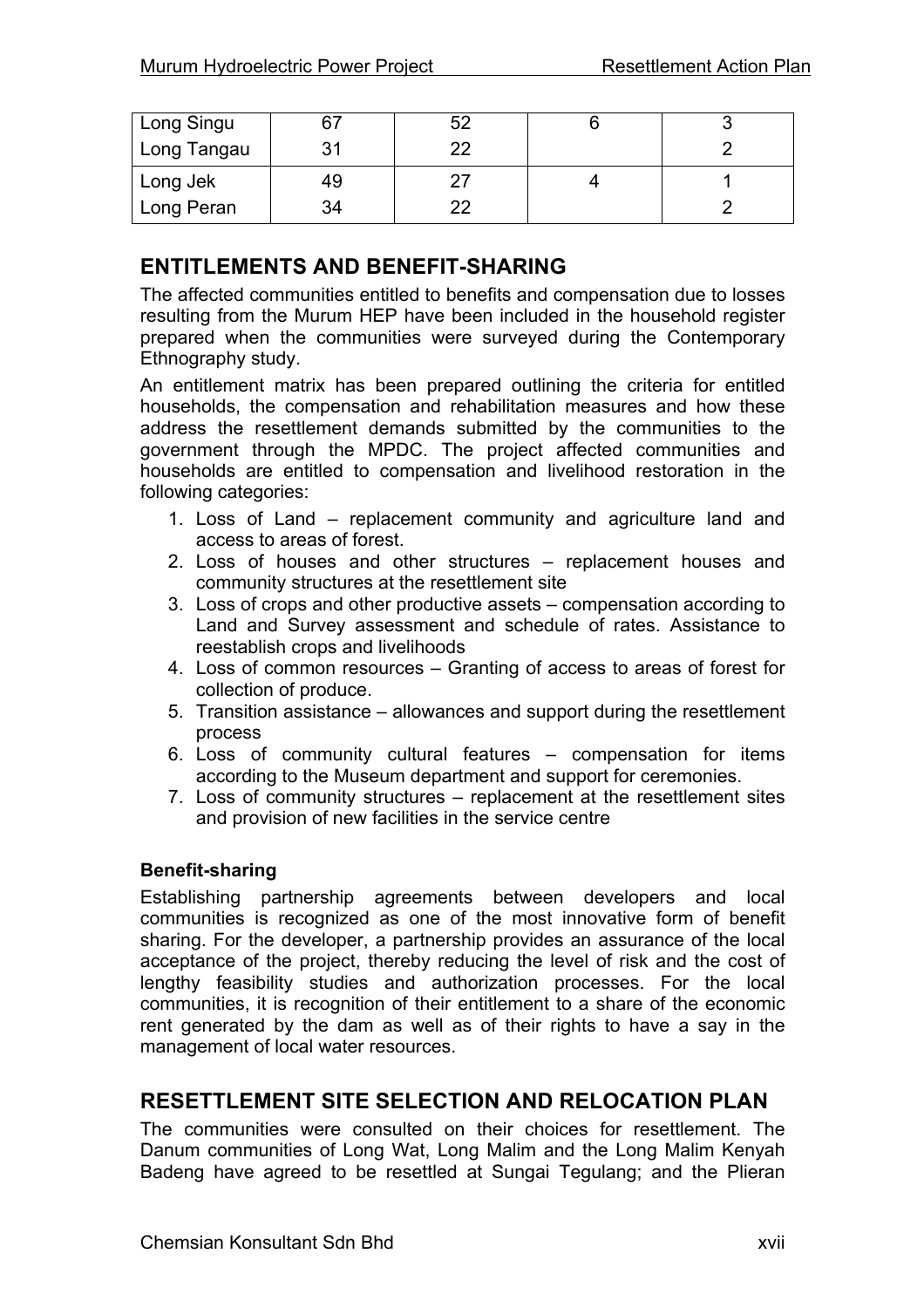communities of Long Singu, Long Menapa, Long Luar and Long Tanggau have requested to be resettled at Sungai Metalun, Plieran.

The **Tegulang** site occupies an area of 5,710 ha and is located approximately 15 km by logging road from the main access road to the Murum HEP dam. The **Metalun** site is 4,420 ha and will be accessible from the Murum HEP dam by boat  $(1.5 - 2$  hours) across the reservoir. These areas provide sufficient arable land to support the communities and provide for transition into cash crop agriculture for at least the next 10 to 15 years.

The Murum Service Centre will be located adjacent to the reservoir and the Murum HEP dam site and have direct road access to the Tegulang Resettlement Area

The proposed resettlement areas and areas of forest for community access were presented to the government for approval in February 2011.

### **LIVELIHOOD RESTORATION**

The resettlement is viewed as opportunity to improve the lives of the Penan with the livelihood restoration having the following objectives:

- To eradicate poverty among the affected communities.
- To uplift the standard and quality of life of the affected communities.
- To develop the capacity of the local people to participate in the economic opportunities created by the HEP and SCORE.

The livelihood development goals for the affected communities under the Resettlement Action Plan are:

- Household incomes of affected communities significantly above the poverty line index level.
- Communities are self-supporting with a capacity for sustainable development and responsible for their own socio-economic environment.
- The standard and quality of life on par with other communities in the **State**

The livelihood development strategies focus on the following key development areas:

- 1. Agriculture projects to improve income and adequate food
- 2. Forest Access for non-timber forest products (*NTFP*) for crafts.
- 3. Agriculture extension and training for improved farm technologies
- 4. Home Economics Extension Programme to improve nutrition and health and quality of life
- 5. Cottage industry support for handicrafts, blacksmithing, wood-carving
- 6. Support to SMEs
- 7. Farm market support to enhance marketing and output delivery system.
- 8. Human resource development (*HRD)*  vocational and skill training programmes.

A number of employment opportunities will be possible in association with the education, health and agriculture extension programmes as well as with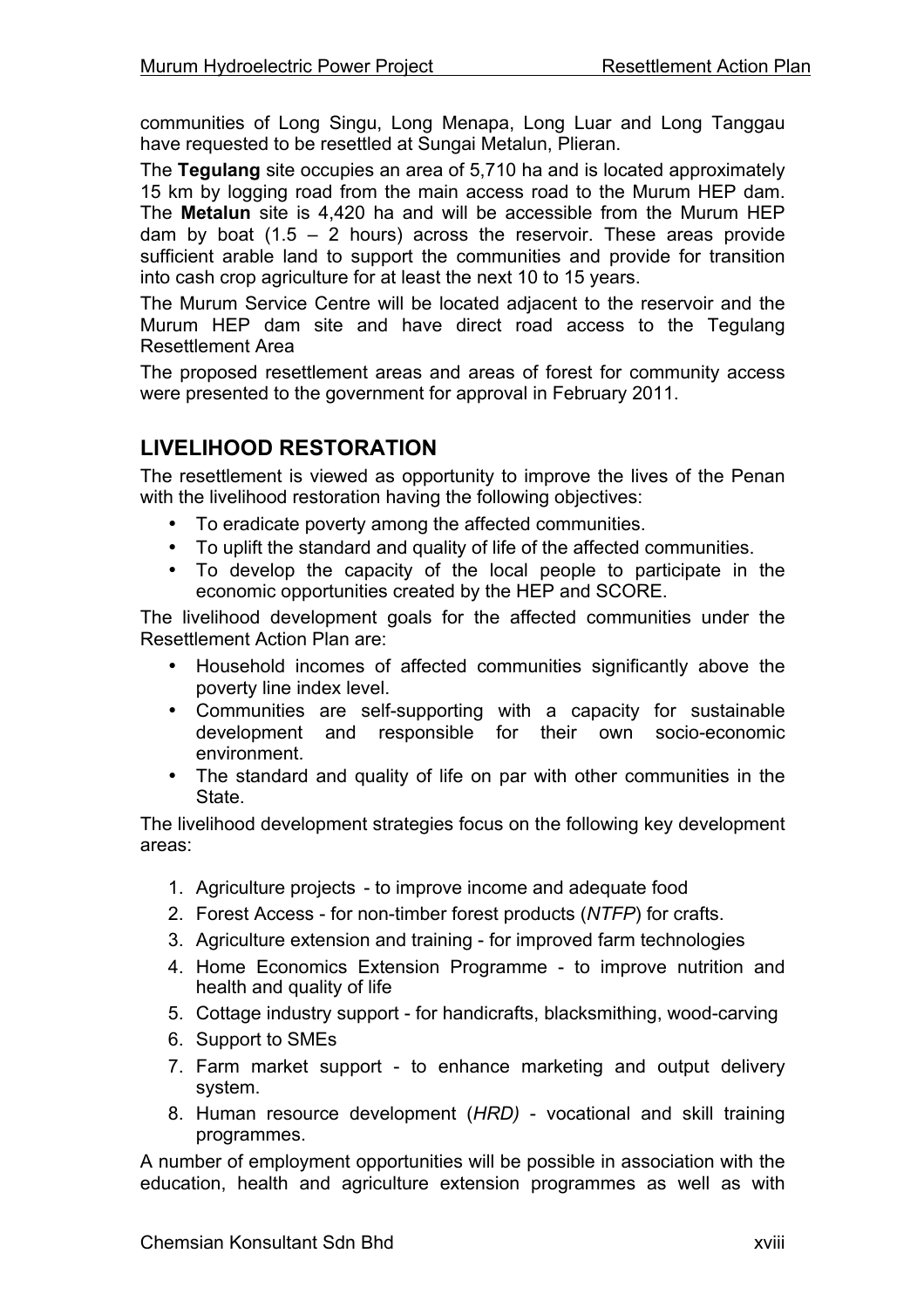economic activities associated with the Murum HEP. Priority for these opportunities is to be given to members of the resettled communities with training for the jobs a priority.

Some of the employment opportunities include:

- Employment with the construction of resettlement facilities
- Village-based health care workers
- Agriculture extension assistants
- School assistants, supervisors
- Drivers & Boat men
- General school workers, cooks, cleaners, maintenance personnel, matrons
- Clinic attendants, assistant medical personnel,
- Contract workers

# **SOCIAL DEVELOPMENT AND COMMUNITY STRENGTHENING**

The four major areas requiring initial support and guidance and then monitoring to ensure the success of the resettlement are:

- Community Health to improve nutrition and hygiene
- Education focusing on pre-school, kindergarten and primary levels for children and adult literacy, remedial classes and vocational training
- Agriculture agriculture extension will be a key component of the livelihood restoration and is linked with vocational training.
- Employment there are a number of employment opportunities and these need to be linked with potential candidates. Training needs will have to be identified and addressed.

Liaison personnel from each community will be key players in this process as they will provide the link from the ground to the implementing agencies. A key agency to oversee implementation will be the **Murum Resettlement Unit**, located in the Murum Service Centre. This agency will be the direct link to the communities and the **Community Development Coordinator** will be a key liaison person to oversee all the development programmes and act as an intermediary or coordinator between the communities, the implementing agencies and the government.

Efforts are needed to establish appropriate grassroots institutions especially women groups, youth groups and specific groups for a particular project (e.g. vegetable gardening, sago planting, fruit trees planting projects) in the resettlement area.

### **CONSULTATION, DISCLOSURE AND GRIEVANCE Preparation of the RAP**

The RAP development process has involved the participation of key members of the study team, Government, Penan community representatives and nongovernmental organisations. The core information for preparation of the RAP is based on the findings of the Contemporary Ethnography Report and the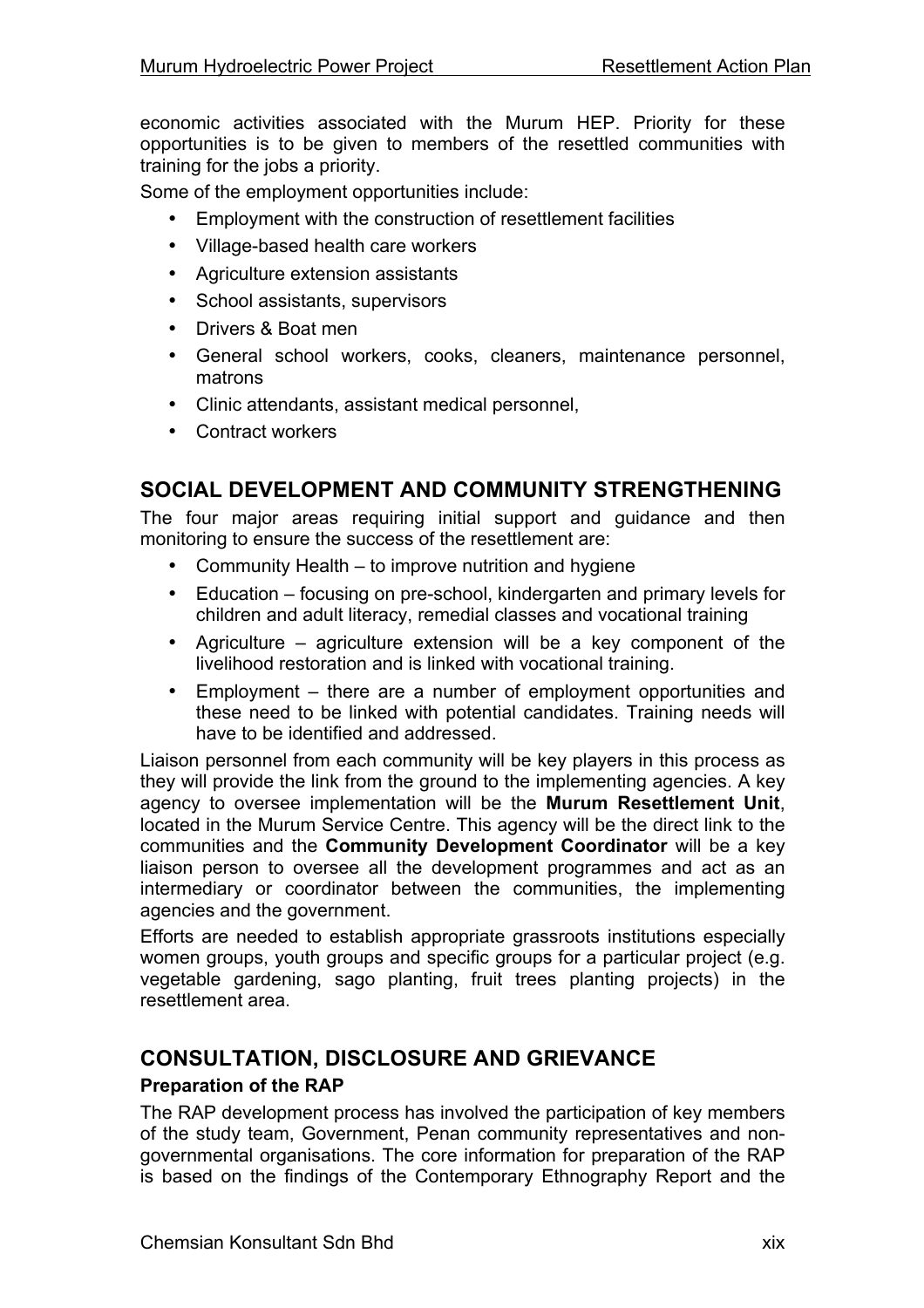Culture and Heritage Management Plan. This information was gathered through household surveys, group discussions, dialogues and structured interviews as well as the incorporation of information from earlier consultations with the affected communities.

#### **Disclosure**

The SEIA, Contemporary Ethnography Study and RAP for the Murum HEP is to be made available to the public in accordance with the IFC's policies. All reports and documents will be presented and discussed with the MPDC to gather their feedback and comments before and publicly disclosing the information. The main documents will be available in key public locations in Sarawak as well as online through the Murum website.

#### **Grievance Mechanism**

In consultation with representatives from the affected villages, a mechanism for communicating grievances and issues was proposed and discussed. The representatives of the villages agreed that the Murum Penan Development Committee (MPDC) represented them to the government and endorsed the concept of the grievance mechanism. The Murum SEIA Working Group endorsed the grievance mechanism as a satisfactory method for receiving information from the villages and a means to communicate with the villages. A Community Executive, based in the Murum area was later appointed to deal with the grievance from the communities included in the MPDC.

### **INSTITUTIONAL SETUP**

The key **guiding principles** for the establishment of an effective and efficient institutional framework for implementing the Murum HEP Resettlement Plan is that all agencies involved in the implementation of the Resettlement Plan share the same goal; i.e. poverty alleviation and uplifting the standard and quality of life of the project affected communities.

To oversee and manage the resettlement, a three-tier system is proposed consisting of:

- A policy-making level,
- An inter-agency coordination level, and
- An implementation level with a dedicated ground unit.

The **Murum Resettlement Unit,** is to be staffed with specific community development and development coordination personnel to significantly bolster the implementing function. The unit would be responsible for dealing with matters related to the resettlement programme and projects and would be based at the Murum Service Center. The unit would serve all the resettled communities and would report to the the Deputy Resident who is responsible for development projects.

A **Community Development Coordinator** (CDC) would be responsible for monitoring and coordinating the programmes that contribute to the overall wellbeing of the resettled Penan. Community liaison personnel would provide linkages between the communities and the CDC and provide feedback on how the communities are adjusting to the resettlement. The CDC would play a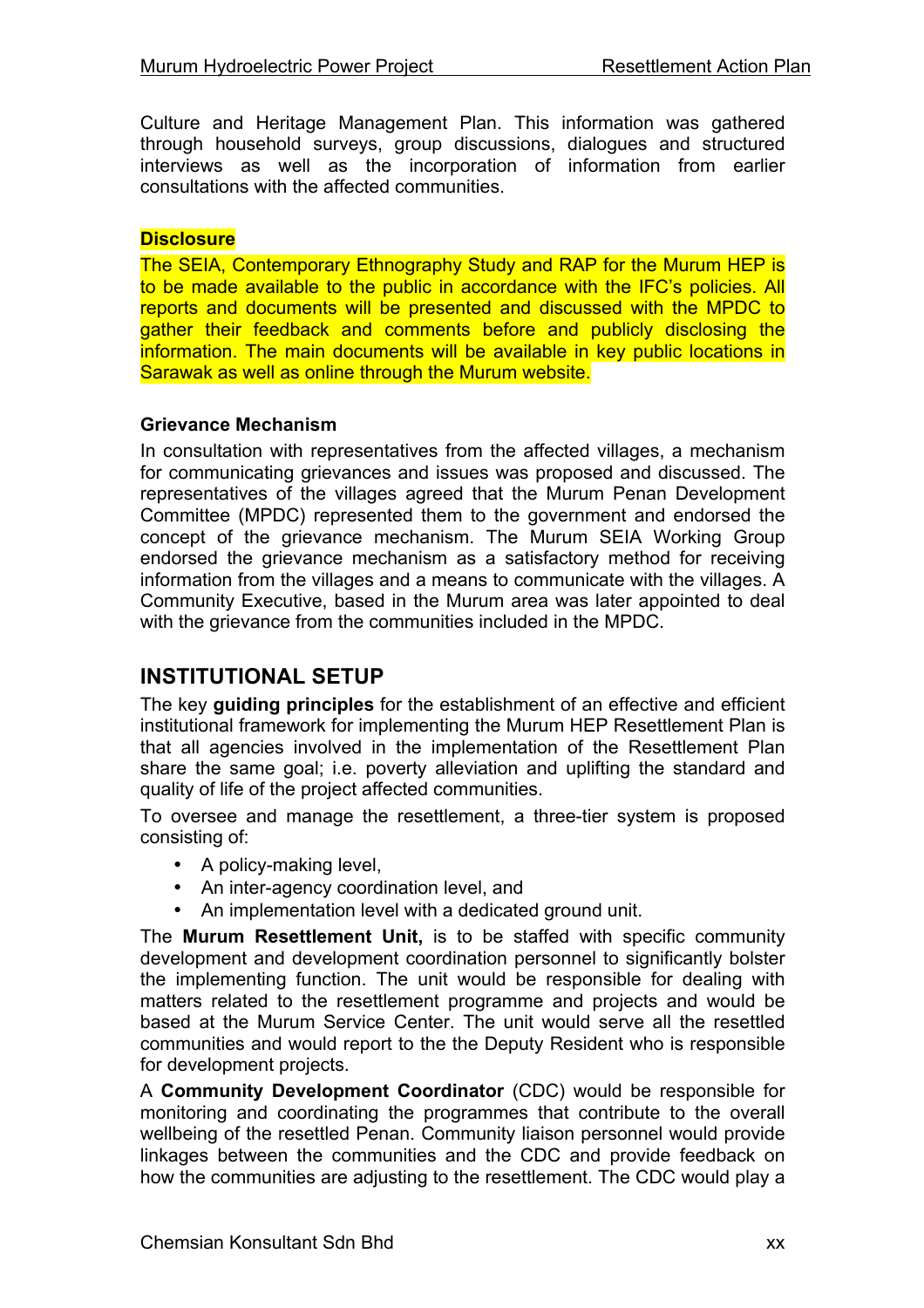critical role as an important linkage for information flow to the Resident's Offiice and the other line agencies. Having the communities involved in this process (whether through the CDC or the community organisations) will enable their views and concerns to be incorporated.

#### **Strengthening Management and Organisation**

Successful resettlement of the communities affected by the Murum HEP will require long-term monitoring of the programmes and projects and the ability to adapt to new and changing situations. The Special Murum Unit (SMU) based in the SPU should be strengthened through the establishment of the **HEP Resettlement Sector**; a permanent fixture in the SPU acting as the secretariat dealing with the management of all aspects of HEP resettlements in the State. To ensure that the HEP Resettlement Sector functions effectively, adequate manpower is required.

#### **Community Organisations and Foundation**

The **Murum Penan Development Committee** (MPDC) can continue to play an important role in community development as a conduit of information between the community and the District Office using the established headman setup. The MPDC provides a broader representation of the communities and also provide the scope for communication with other agencies, including nongovernment agencies.

The **Murum Community Development Foundation** should be established to support implementation of the resettlement programmes and provide alternative means of project funding. Based in the Murum area, this support agency should include the participation of the local communities and have the role of identifying community needs and communicating these to the relevant authority or addressing these needs directly. An important aspect of this would be the ability to raise and receive funding and to implement projects at the ground level. The core activities of the foundation would focus on providing and facilitating community services including:

- Training programmes (in association with the agriculture extension)
- Education community pre-schools, kindergartens and adult literacy classes
- Transportation for school children and to and from the clinics
- Community projects based on the needs identified.
- Micro-financing for projects in the communities
- Establishing village shops and trading centres

The foundation would require budgets to hire and train local staff and to finance projects, programmes and the purchase of equipment. The foundation can also cooperate with local and foreign volunteer organizations willing to support through funding or capacity building.

### **MONITORING AND EVALUATION**

**Monitoring** is an internal function focusing on specific situations or difficulties arising during implementation, and of the compliance of implementation with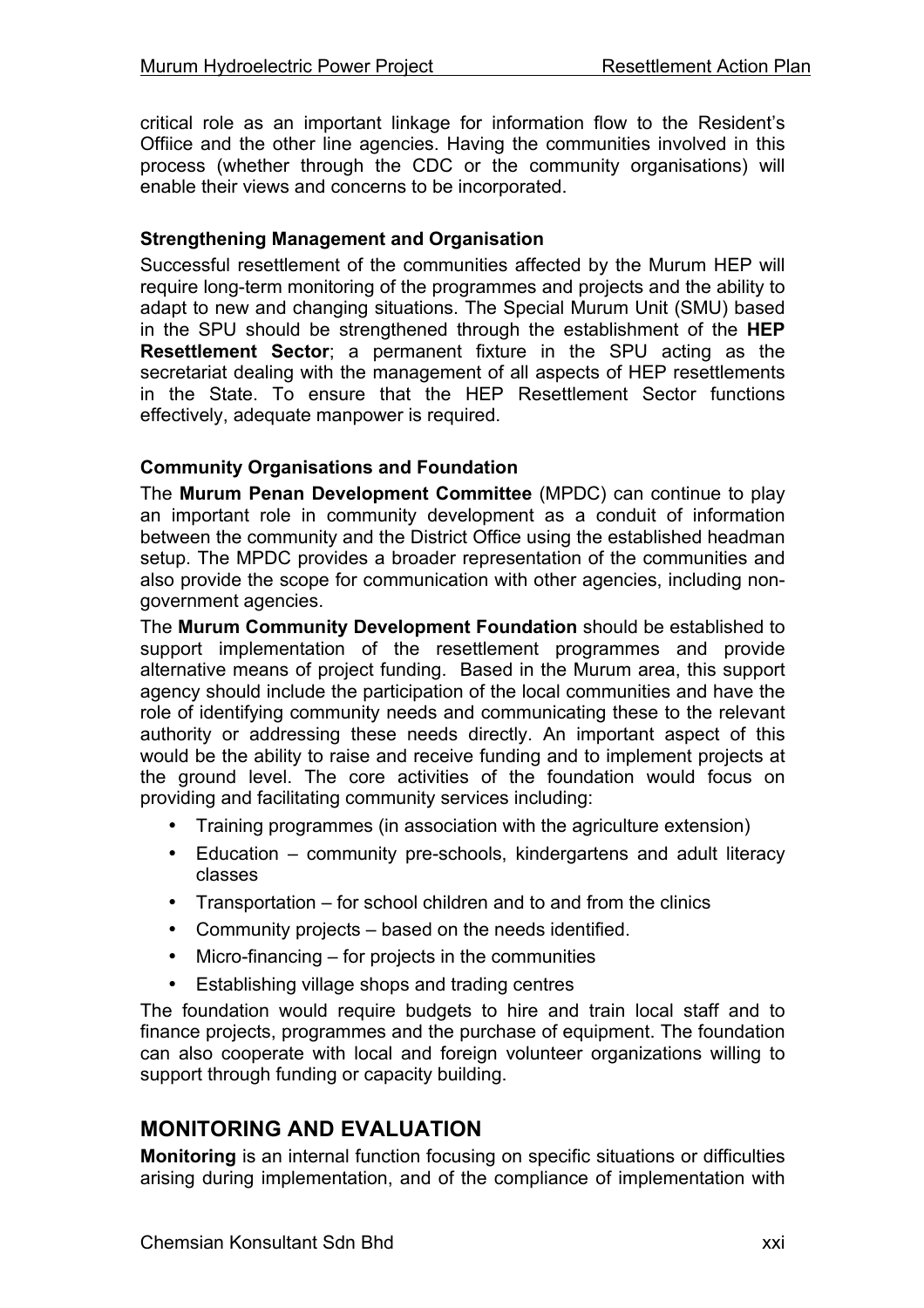objectives and methods set out in the RAP. Reporting of the monitoring results is an important step in the process to provide information regarding the effectiveness of programme strategies towards achieving programme goals. This provides a means of correcting implementation methods during the course of resettlement program implementation as required. Monitoring is based on indicators of change relevant to the resettlement process and will be based as much as is possible on participation with affected households and communities. A summary of potential monitoring areas on which indicators will be based is outlined below

| <b>Overall</b><br>social<br>and<br>economic status        | Social and economic status of households, and<br>villages<br>Reestablishment of agriculture<br>Actions targeting vulnerable groups<br>to<br>employment<br><b>Access</b><br>and<br>business<br>opportunities                                                                                          |  |  |
|-----------------------------------------------------------|------------------------------------------------------------------------------------------------------------------------------------------------------------------------------------------------------------------------------------------------------------------------------------------------------|--|--|
| Compensation<br>and<br>negotiations                       | Compensation payments made, timing of such<br>payments<br>Contracts and associated arrangements                                                                                                                                                                                                      |  |  |
| <b>Resettlement</b>                                       | Resettlement options finalized<br>Relocation details and arrangements<br>Accommodations at relocation sites<br>(house<br>types, costs, facilities etc)<br>Relocation site development progress (status<br>of<br>construction<br>works.<br>testing<br>and<br>commissioning of housing, schedules etc) |  |  |
| <b>Economic</b><br>restoration<br>activities and measures | Economic restoration programs implemented<br>Participation in assisted programs<br>Skills enhancement programs and activities<br>Small loans components<br>Economic support programmes                                                                                                               |  |  |
| <b>Consultation &amp; disclosure</b>                      | Perception of resettlement program<br>Satisfaction<br>with compensation<br>other<br>and<br>assistance<br>Information provided to affected households,<br>villages and other stakeholders                                                                                                             |  |  |
| <b>Complaints/grievances</b>                              | of<br>Number,<br>and<br>type<br>cause<br>complaints/grievances<br>Resolution<br>effectiveness<br>rates<br><b>of</b><br>and<br>complaints settling                                                                                                                                                    |  |  |

**Evaluation** is an external process focusing on emergent, mid- and long-term impacts of the Project on the welfare of impacted households, communities, environment and local government and capacities. The aim is to provide lessons learnt for amending strategies and implementation in the longer term.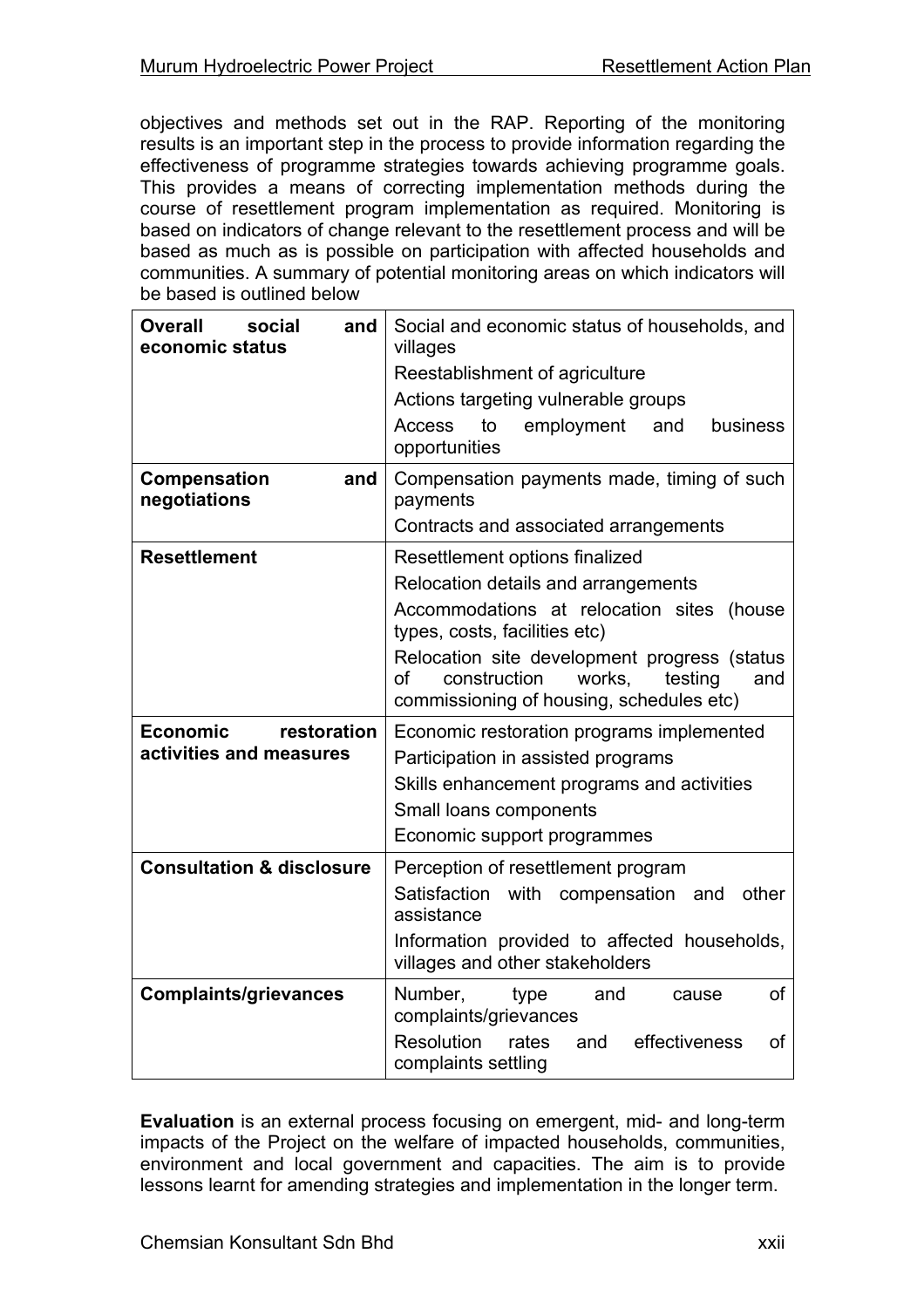Evaluation will be conducted to:

- (i) Assess the compliance of the implementation of the RAP with objectives and methods set out in this document;
- (ii) Assess the compliance of implementation of the RAP with laws, regulations and safeguard policies;
- (iii) Evaluate the implementation of the RAP to achieve its objectives in particular "to improve or at least maintain the income and living conditions of the affected households after the resettlement process"; and
- (iv) Identify actions to be part of the ongoing monitoring process to improve the positive impacts of the program and to mitigate any possible negative impacts.

Evaluation reports should be publicly released and be available at the Project Information Centre at the Murum Service Centre and other relevant locations.

### **RESETTLEMENT COSTS**

#### **Infrastructure Development Budget Estimates**

The estimated costs for establishing the infrastructure for the total resettlement scheme over the next 8 to 10 years are approximately **RM 893,839,000.** This includes all land clearing and site preparation, access roads, services, infrastructure and building costs for the two resettlement sites as well as for the the Murum service centre and the Metalun mini-service centre. A summary of the estimated infrastructure development costs is outlined below.

| (RM '000s)             | <b>Phase I</b> | <b>Phase I</b> | <b>Phase II</b> | <b>Total</b> |
|------------------------|----------------|----------------|-----------------|--------------|
|                        | Stage 1        | Stage 2        |                 |              |
| Tegulang               | 141,296        | 30,000         | 1,560           | 172,856      |
| Metalun                | 181,080        | 30,000         |                 | 211,080      |
| <b>Murum Service</b>   |                | 136,800        | 111,000         | 247,800      |
| <b>Metalun Service</b> |                | 57,000         | 50,000          | 107,000      |
| Supporting Infra       | 8,321          |                | 27,000          | 35,321       |
| Livelihood restoration |                | 93,575         | 26,207          | 119,782      |
| Total                  | 330,697        | 347,375        | 215,767         | 893,839      |

### **Livelihood Restoration and Resettlement Support Costs**

The estimated total budgets for the agriculture assistance programmes are outlined below.

| <b>Item</b> | <b>Costs (Year one)</b><br>(RM) | <b>Total Cost (6</b><br>years) |
|-------------|---------------------------------|--------------------------------|
|             |                                 |                                |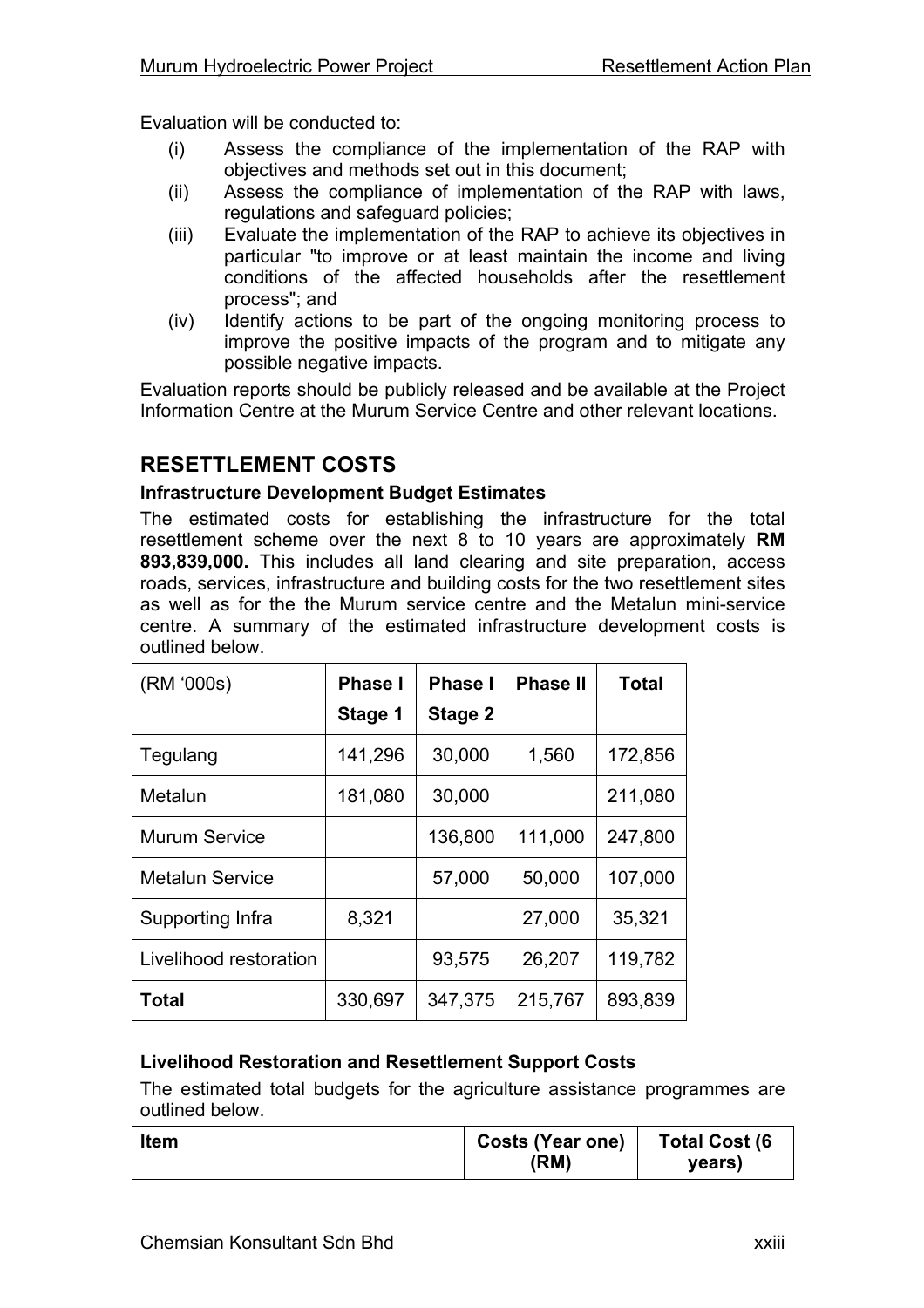| establishment /<br>Agriculture<br>Crop<br>support          | 9,809,400  | 22,985,400 |
|------------------------------------------------------------|------------|------------|
| Training programs / market support                         | 847,200    | 3,320,000  |
| Moving allowance / relocation support                      | 1,735,000  | 1,735,000  |
| Annual transition support until crop<br>production reached | 3,539,400  | 12,242,800 |
| <b>Total Cost</b>                                          | 15,211,000 | 40,283,200 |
| (Total Per household)                                      | (43,835)   | (116,090)  |

# **IMPLEMENTATION SCHEDULE**

The Murum HEP is due to be completed by May 2012 when impoundment will commence. Given this schedule, the resettlement scheme has to be developed in phases to ensure that essential works can be completed to accommodate the resettled communities by early Year 2012. The development phases and work to be completed in each are outlined below.

| <b>Phase</b>                                                                                                                                                                                      | <b>Development needs</b>                                                                                                                                                                                                                                                                                                                                                                                                                                                                                                                                                                                   |  |
|---------------------------------------------------------------------------------------------------------------------------------------------------------------------------------------------------|------------------------------------------------------------------------------------------------------------------------------------------------------------------------------------------------------------------------------------------------------------------------------------------------------------------------------------------------------------------------------------------------------------------------------------------------------------------------------------------------------------------------------------------------------------------------------------------------------------|--|
| $1 -$<br>$(a)$ :<br><b>Phase</b><br>(Basic<br><b>Infrastructure</b><br>Implementation)<br>2011-Q1 2013<br><b>Proposed</b><br>implementing<br>agency: SEB                                          | In advance of the village relocation, completion of<br>community structures and services including:<br>Housing (one unit per household in designated<br>resettlement sites).<br>Land clearing, and earthworks of 1 ha per<br>household (for house) and 3 ha per household<br>for home garden plots (fruit trees<br>and<br>vegetables)<br>Access roads to the villages<br>$\bullet$<br>Pre-school/place of worship/community hall in<br>$\bullet$<br>the village<br>Reliable power and potable water supply<br>٠<br>Sanitation<br>٠<br>Basic community structures including burial<br>ground (Metalun only) |  |
| Phase $1 - (b - c)$<br>(Livelihood<br><b>Restoration</b><br>&<br><b>Poverty</b><br>Eradication) 2011 -<br>2013<br><b>Proposed</b><br>implementing<br>agency:<br><b>State</b><br><b>Government</b> | After relocation, the following community structures<br>and support will be required:<br><b>Primary schools</b><br>$\bullet$<br>The Murum service centre and Metalun mini<br>$\bullet$<br>service centre with:<br>agriculture centre and extension services<br>$\circ$<br>Home economics and vocational training<br>$\circ$<br>programmes<br>$\circ$ Transitional support as required<br>government administrative offices and<br>$\circ$<br>basic infrastructure<br>in<br>the<br>service<br>$\circ$<br>centres.                                                                                           |  |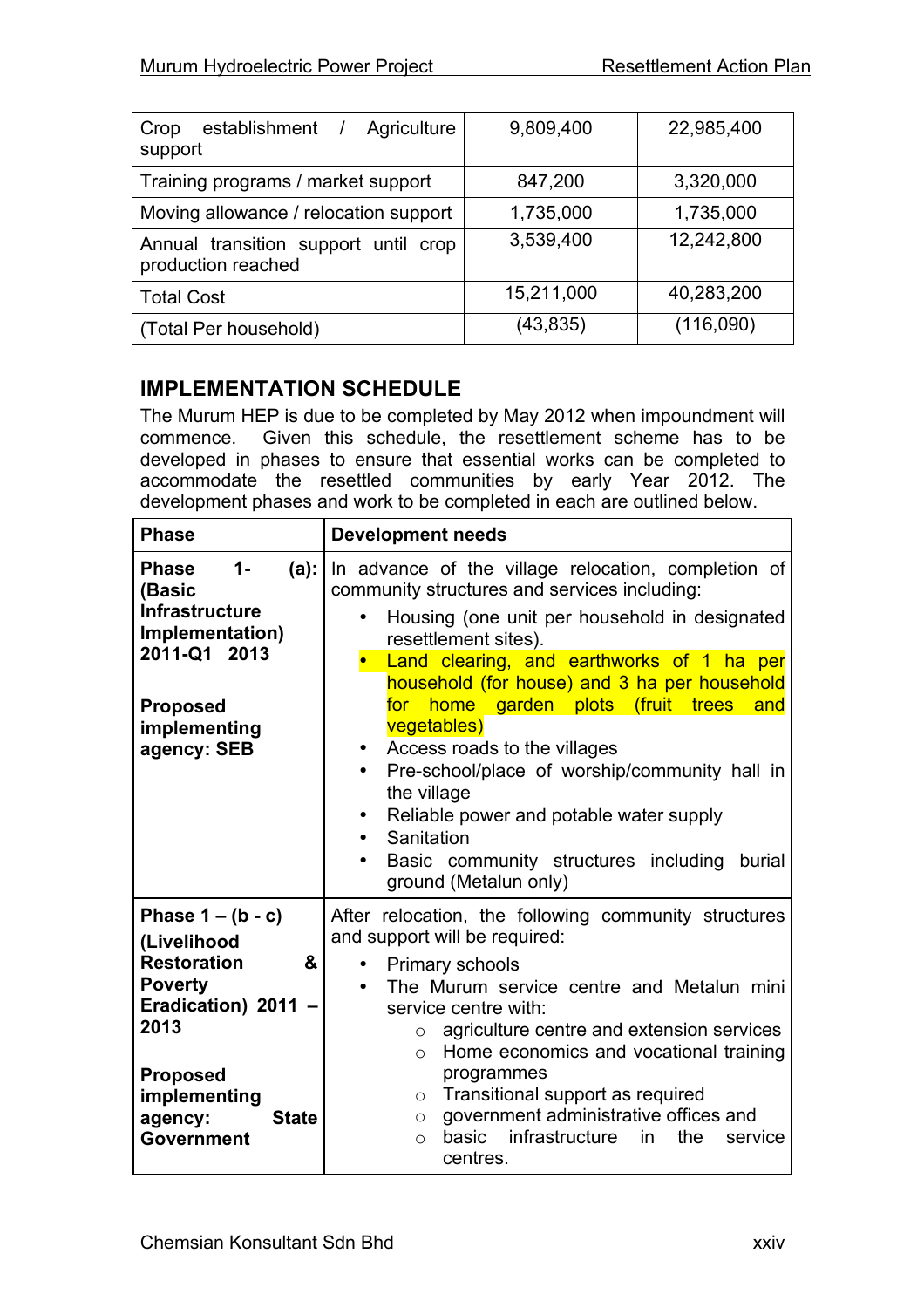| Phase 2:<br>(Elevation of Living<br>standards) 5 years<br>$2013 -$<br>from<br>plan<br>2018 | Upgrading of access roads to the service centres,<br>Improvements to the main Murum service centre and<br>Metalun mini service centre including secondary<br>school in Murum service centre, permanent jetty,<br>telecommunication services, commercial units etc.<br>Secondary school at Murum service centre |
|--------------------------------------------------------------------------------------------|----------------------------------------------------------------------------------------------------------------------------------------------------------------------------------------------------------------------------------------------------------------------------------------------------------------|
| <b>Proposed</b><br>implementing<br><b>State</b><br>agency:<br><b>Government</b>            |                                                                                                                                                                                                                                                                                                                |

### **Relocation Schedule**

The Murum HEP Dam is slated for completion by the end of 2012 with impoundment and flooding to commence in early of 2013. Key milestones to implement prior to relocation of the communities include:

- (i) Detailed plans and designs for the resettlement scheme completed and approved;
- (ii) Tender document prepared released for tender;
- (iii) Houses for the communities to be resettled at Tegulang and Metalun constructed;
- (iv) Garden plots prepared and rubber estate initiated;
- (v) Murum Resettlement Unit office established in Murum to oversee the resettlement
- (vi) Agriculture office established and ready to implement extension programmes,
- (vii) Basic infrastructure (power, water, sanitation, access roads) established.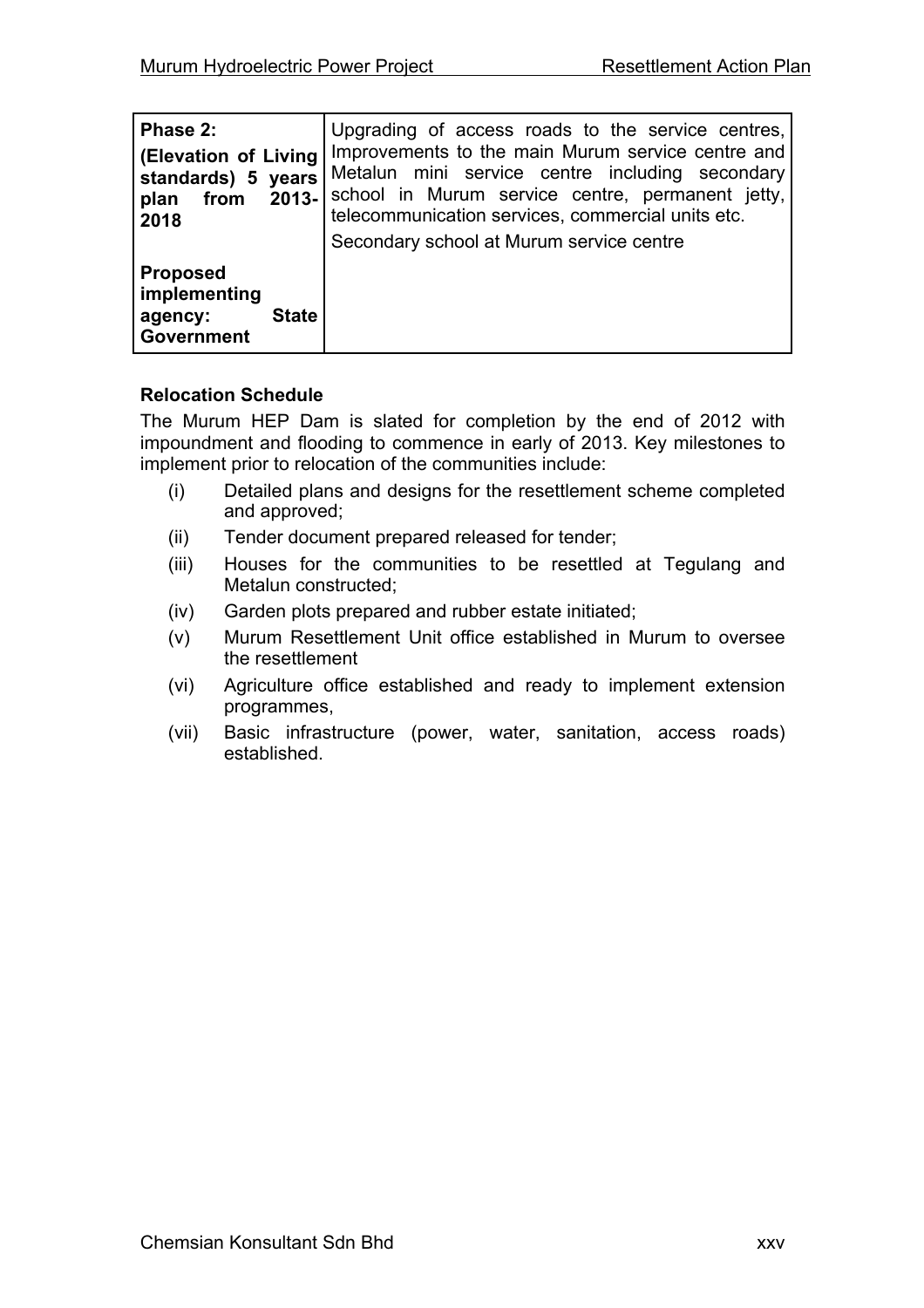# **1 INTRODUCTION**

#### **1.1 Background**

The Murum Hydroelectric Project (HEP) is being constructed to provide electricity for the industries of the Sarawak Corridor of Renewable Energy (SCORE). The Sarawak State Government has indicated that the construction and implementation of projects and developments associated with SCORE are to follow international standards and this includes the construction of the power supply. The main dam structure for the HEP will be built on the Murum River and the resulting reservoir will affect over 1,400 persons (347 households) in six Penan and one Kenyah Badeng longhouse settlements. As a result of the impoundment, these communities will need to be resettled in new sites. To understand the scope of the impacts (and as part of the Social and Environmental Impact Assessment), a study of the contemporary ethnography was initiated to document the culture, economy, priorities and way of life and to gauge the community views and perceptions toward resettlement. This information provides the baseline data to enable the detailed planning required to address the issues related to resettlement. The contemporary ethnography was the first step in the planning process and describes in detail the social, economic and cultural aspects of Penan.

The Government of Sarawak (GoS) sees the resettlement of the communities as an opportunity to bring development and progress to an area that was previously economically isolated and without basic social and civic amenities.

Thus, the overall objective for the Resettlement Action Plan (RAP) is to use the opportunity of resettlement to implement a poverty eradication programme for the Murum Penan. To achieve these objectives, there are two major sets of issues to be addressed:

- Replacement of the equivalent they have lost as a result of the HEP; and
- Poverty eradication to improve livelihoods, bringing them substantially above the poverty line.

The RAP provides a set of actions to achieve successful voluntary resettlement and is the culmination of Part II of the SEIA study process. The major components of Part II include: the Contemporary ethnography, the Culture and Heritage Management Plan, the Social Impact Assessment, and the Resettlement Action Plan. The affected communities have been consulted and involved throughout the process and have been kept informed regarding the progress through dialogues and meetings held in the communities and at Sungai Asap.

The SEIA process was carried out to comply with international standards for resettlement, including the World Bank Operational Policies (WB OP), the International Finance Corporation Performance Standards (IFC PS) and the United Nations Declaration for Rights of Indigenous People (UNDRIP). Underscoring this, the Millennium Development Goals (MDG) provide the broad framework for the State and Federal programmes and policies for poverty eradication. These goals can be outlined as follows:

• Eradicate poverty and hunger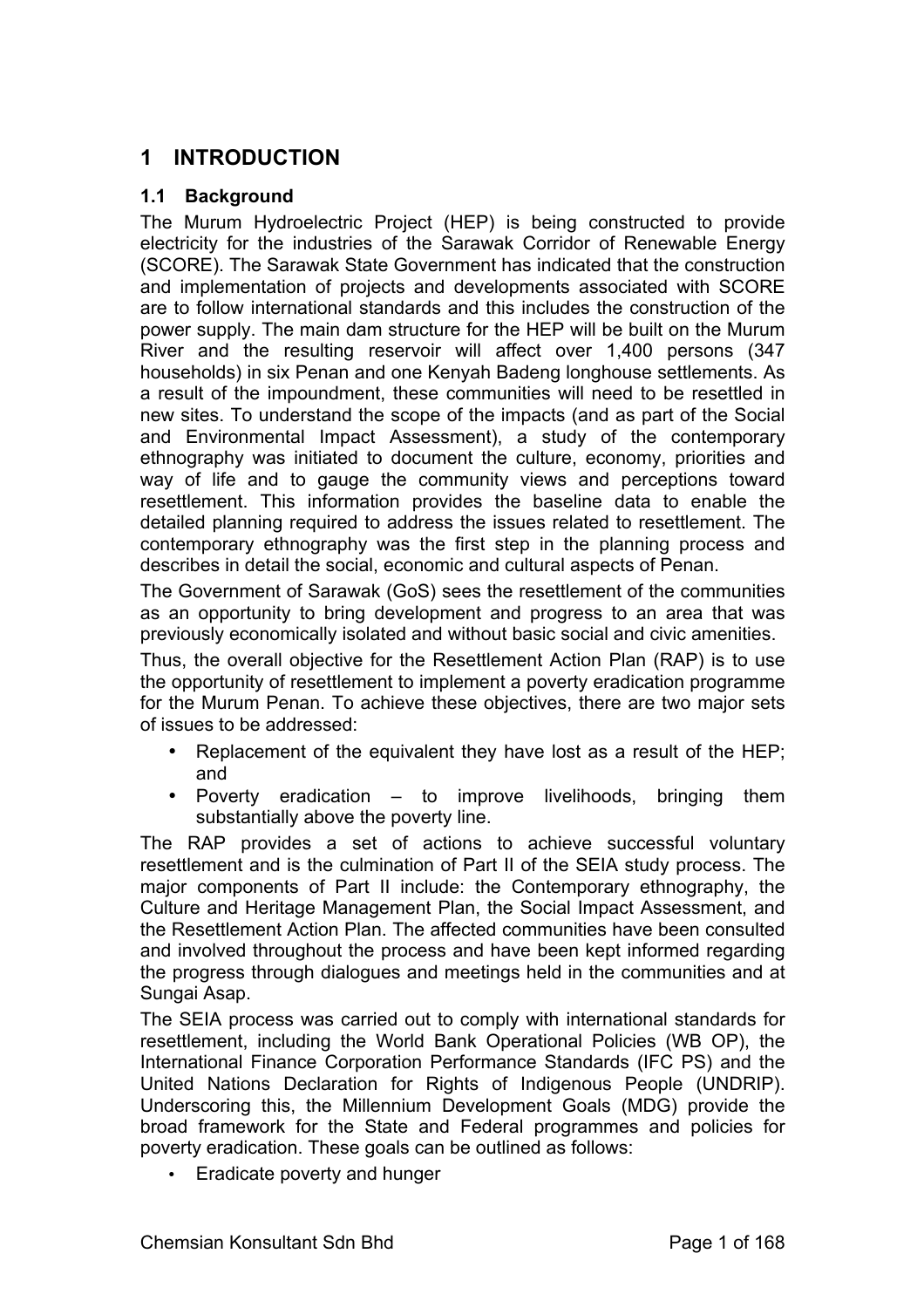- Achieve universal primary education
- Promote gender equality and empower women
- Reduce child mortality
- Improve maternal health
- Improve overall health standards
- Ensure environmental sustainability (access to clean water & sanitation)
- Develop partnerships for development

### **1.2 Structure of the report**

The RAP specifies the procedures the Government will follow and the actions it will take to resettle and compensate people and communities affected by the Murum HEP. This document has been prepared through consultation with the communities affected by the Murum HEP and with the relevant government agencies involved in the resettlement. The technical details of the RAP have been prepared for the State Government to meet international standards for the resettlement. As such the RAP provides the context for the agreements between the government and the affected communities and provides the details for implementation. As the resettlement agreement involves matters such as provision by Government of public infrastructure and services (e.g. roads, schools, clinics, electricity), a wide range of Government Agencies have been involved in providing input into the RAP.

The RAP has been prepared in consultation with the communities and with public disclosure of the decisions and agreements reached between the government and affected communities and is consistent with the International Finance Corporation (IFC) Handbook on Preparing a Resettlement Action Plan.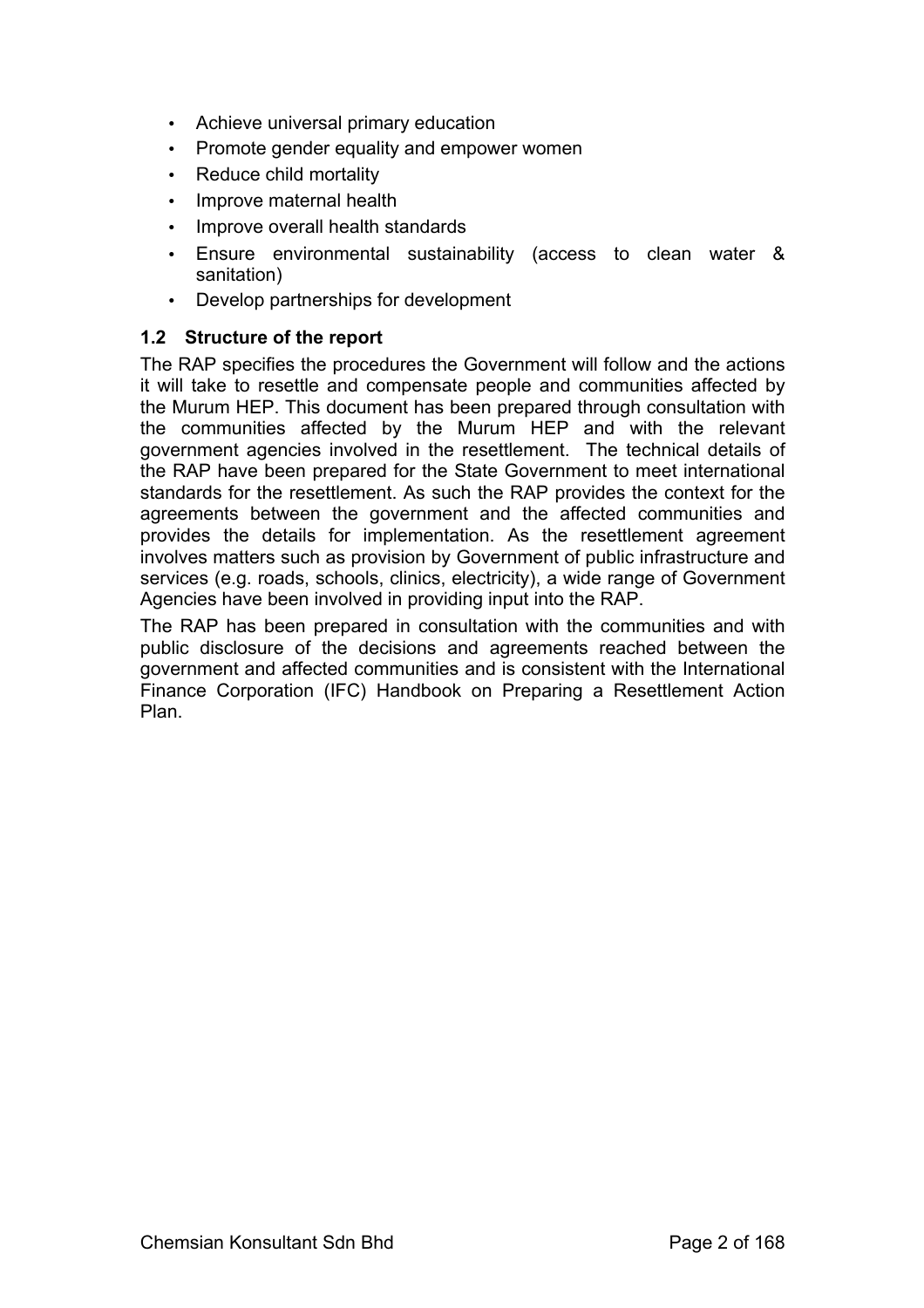# **2 PROJECT DESCRIPTION**

### **2.1 Project Features**

The Murum project will involve the construction of a dam to create a reservoir in order to generate hydro-electric power. This initiative has been identified as part of the Sarawak Energy's least-cost power development plan. The Hydroelectric Project is anticipated to generate an average of 5,680 Gwh of electric energy per year in order to cater, in part, for the projected rise in electricity demands for domestic, commercial and industrial sectors in the State. In particular, the Murum Hydroelectric Power (HEP) Project is aimed at providing a source or renewable energy to power the developments associated with the Sarawak Corridor of Renewable Energy (SCORE).

The Murum Hydroelectric Power Project (HEP) is located on the Murum river, a tributary of the Balui River in Belaga District, Kapit Division, north-eastern Sarawak. The Murum River is formed by the confluence of Plieran and Danum rivers some 8 km upstream of the dam site.

The total catchment area is approximately 2,750 square kilometers extending to the border with Kalimantan, Indonesia. With the completion of the dam, a reservoir with an area of about 245 square kilometers (24,500 hectares) will inundate the Murum River Valley extending up the Danum and Plieran River Valleys (Figure 2-1). Six Penan communities and one Kenyah Badeng community are currently resident in the areas that will become the reservoir and they will require relocation.

Additionally, the Penan communities of Long Jek and Long Peran will be indirectly affected by the developments in the region. As these communities are in a separate watershed, they will not be affected by the flooding for the reservoir. However, the changes in land use surrounding the reservoir and the loss of forest resources will have an indirect impact on their incomes.

### *2.1.1 Project Proponent*

Sarawak Energy Berhad (SEB) is the holding company developing the Murum HEP. SEB is principally involved in the power and electricity sector while its wholly owned subsidary, Syarikat SESCO Berhad has the right to generate, transmit, distribute and supply electricity throughout the State of Sarawak.

### *2.1.2 Dam*

The MDHEP Project consists of a 141 m Roller Compacted Concrete (RCC) Dam with a crest spillway incorporated in the dam body, an underground headwater conveyance system of tunnels, surge tanks and vertical shafts and a surface powerhouse with four turbine-generator units located approximately 12 km downstream at the rim of the future Bakun Reservoir. The total catchment of the area up river of the Murum dam is 2,750  $km^2$  extending to the border with Kalimantan, Indonesia. The MDHEP will create a reservoir with a surface area of 245 km<sup>2</sup> and a storage capacity of 12 billion  $m^3$  runoff water. The full supply level (FSL) of the reservoir will be elevation level (EL) 540 m asl. The details of the main features of the Murum Dam are shown in Table 2-1.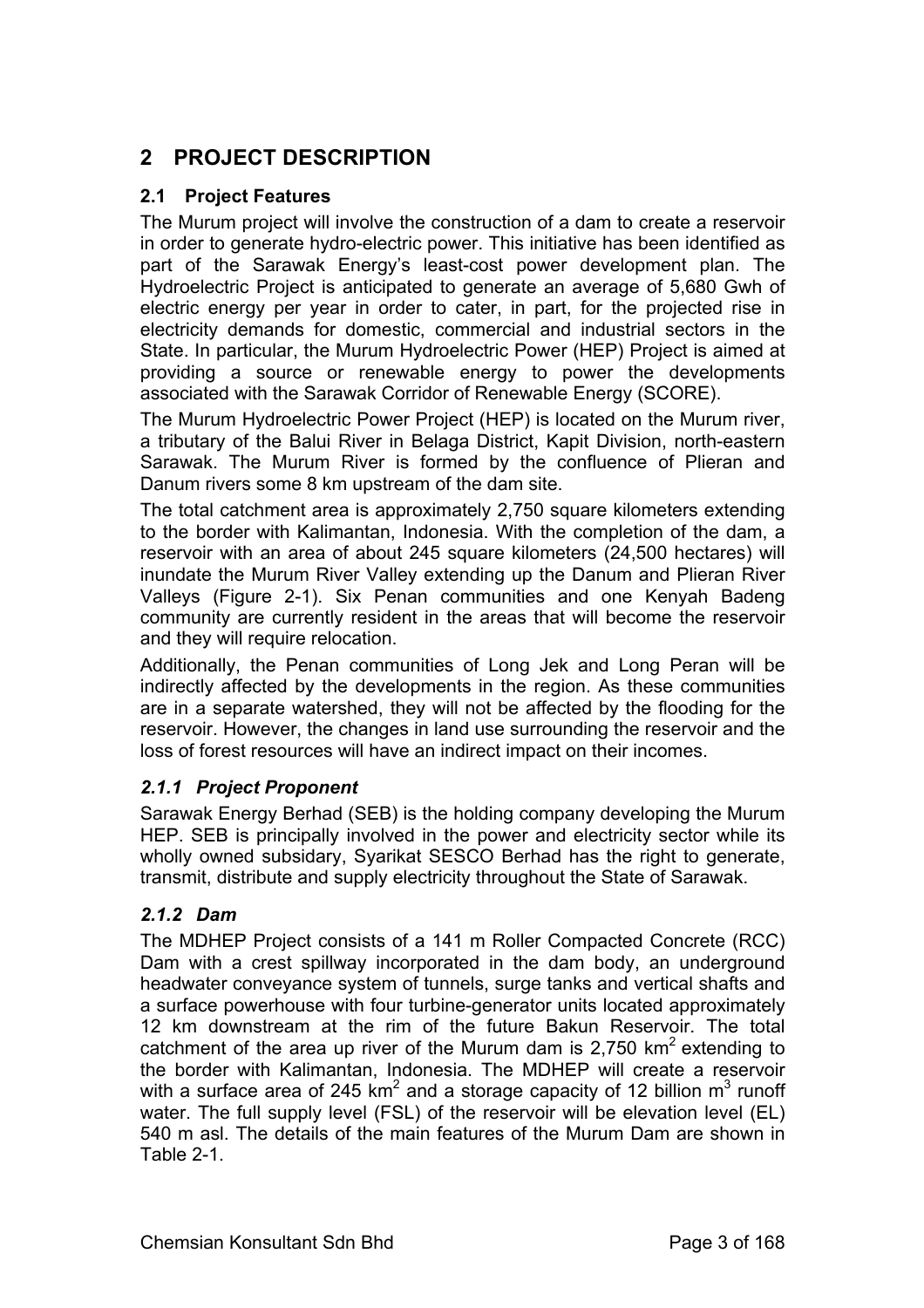There are no communities in the vicinity of the actual dam site and there are also no communities resident downstream of the dam. Downriver, the Murum River flows into the reservoir created by the Bakun HEP dam.

Table 2-1 Specifications and Details of MDHEP.

| Item                                 | Unit             | <b>Particulars</b> |
|--------------------------------------|------------------|--------------------|
| <b>Hydrology</b>                     |                  |                    |
| <b>Catchment Area</b>                | km <sup>2</sup>  | 2,750              |
| <b>Reservoir</b>                     |                  |                    |
| Full Supply Level (FSL)              | m asl            | 540                |
| Minimum Operating Level (MOL)        | m asl            | 515                |
| Maximum Flood Level                  | m asl            | 547                |
| Reservoir Volume at 540 masl         | M m <sup>3</sup> | 12,043             |
| Reservoir Area                       | km <sup>2</sup>  | 245                |
| <b>Filling Time</b>                  | Years            | 1.75               |
| Active Storage Volume (540-515 masl) | M m <sup>3</sup> | 5,475              |
| Normal Drawdown                      | M                | 20                 |
| Dam                                  |                  |                    |
| Dam Type                             |                  | <b>RCC Dam</b>     |
| Dam Height                           | M                | 141                |
| <b>Crest Elevation</b>               | m asl            | 546                |
| (with top of parapet wall)           | m asl            | 547.5              |
| <b>Foundation Elevation</b>          | m asl            | 390                |
| Toe elevation:                       |                  |                    |
| · upstream (plinth)                  | m asl            | 395                |
| downstream                           | m asl            | 390                |
| Crest length                         | M                | 430                |
| Crest width                          | M                | $\overline{7}$     |
| Width of dam along riverbed          | M                | 75                 |
| Dam slopes                           |                  |                    |
| · upstream (V:H)                     |                  | 0.15:0.00          |
| · downstream (V:H)                   |                  | 0.85:0.751         |
| <b>Spillways</b>                     |                  |                    |
| <b>Crest Length</b>                  | M                | 54                 |
| Capacity                             | $m^3/s$          | 2,160              |
| Design Flood                         | $m^3/s$          | 2,160              |
| <b>Bottom Outlet</b>                 |                  | 1                  |
| <b>Power Station</b>                 |                  |                    |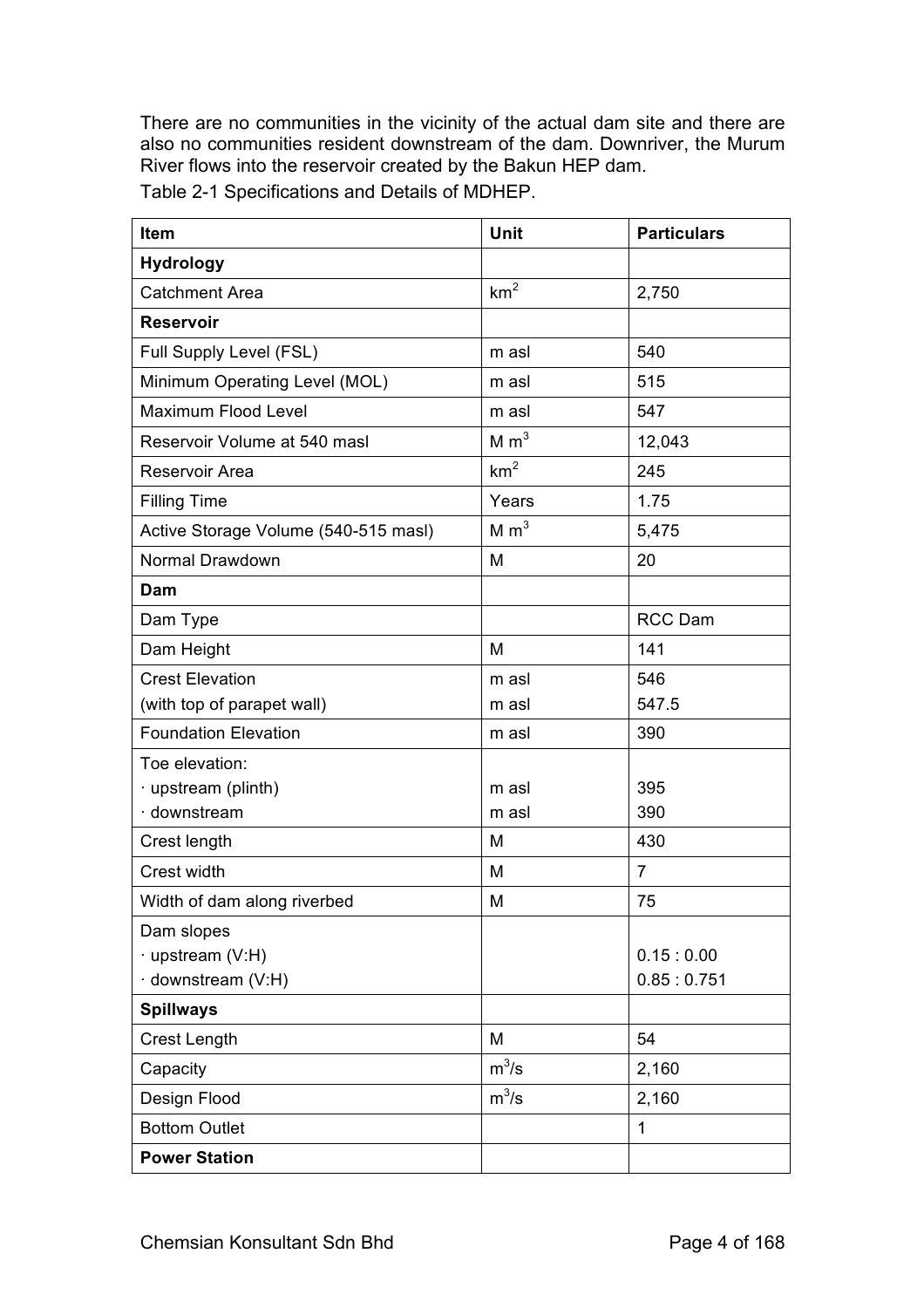| <b>Installed Capacity</b>       | <b>MW</b> | 944 (4 x 236 MW) |
|---------------------------------|-----------|------------------|
| <b>Number of Turbines</b>       |           | 4                |
| <b>Average Turbine Outputs</b>  | $m^3/s$   | 240              |
| <b>Maximum Turbine Outputs</b>  | $m^3$ /s  | 340              |
| <b>Mean Tailwater Elevation</b> | m asl     | 224.7            |
| <b>Waterways</b>                |           |                  |
| <b>Headrace Tunnels</b>         |           | 2                |
| Length                          | M         | 1,428/1,369      |
| <b>Pressure Shaft Length</b>    | M         | 239.51/235.64    |
| Lower Tunnel Length             | M         | 988.7/1.045      |

### *2.1.3 Access roads*

The MDHEP is a diversion type power generation project featuring a high water head. The main dam, the intake and the powerhouse are separated requiring the construction of a network of access roads within the Project site.

A permanent 66 km Public Works Department R3 Standard access road is being built to connect from Km 65 of the Bintulu-Bakun Road to the Project site. This road is scheduled for completion by the time the electromechanical components such as the turbines are ready to be transported.

In the meantime, 6 km of five temporary access roads have been built on the left riverbank of the dam, at elevations ranging from 410 to 546 m. These roads range in width from 6 to 10 m. Eventually the road at the highest elevation (546 m) will be converted into permanent access to the dam crest with the lower roads providing access to the downstream and upstream cofferdams.

A further 7 km of 8 to 10 m width roads provide access to the powerhouse and intake area. These roads will be upgraded and maintained as permanent maintenance roads connecting the intake, the powerhouse and the surge tank.

### *2.1.4 Transmission line*

Electrical energy generated by the project will be transmitted via high voltage transmission lines to a substation near Bintulu, a distance of approximately 150 km. This substation will serve as the connection point to the Sarawak Power Transmission Grid. The alignment of the transmission line has not yet been finalized.

### *2.1.5 Dam office and buildings*

All the buildings supporting the construction of the HEP dam and powerhouse are located adjacent to the main Murum dam site (Figure 2-1). This land is state land that has been alienated to the project proponent for the purpose of the HEP dam. There were no communities living in the vicinity of the project or any claims to land used for the purpose of the dam buildings.